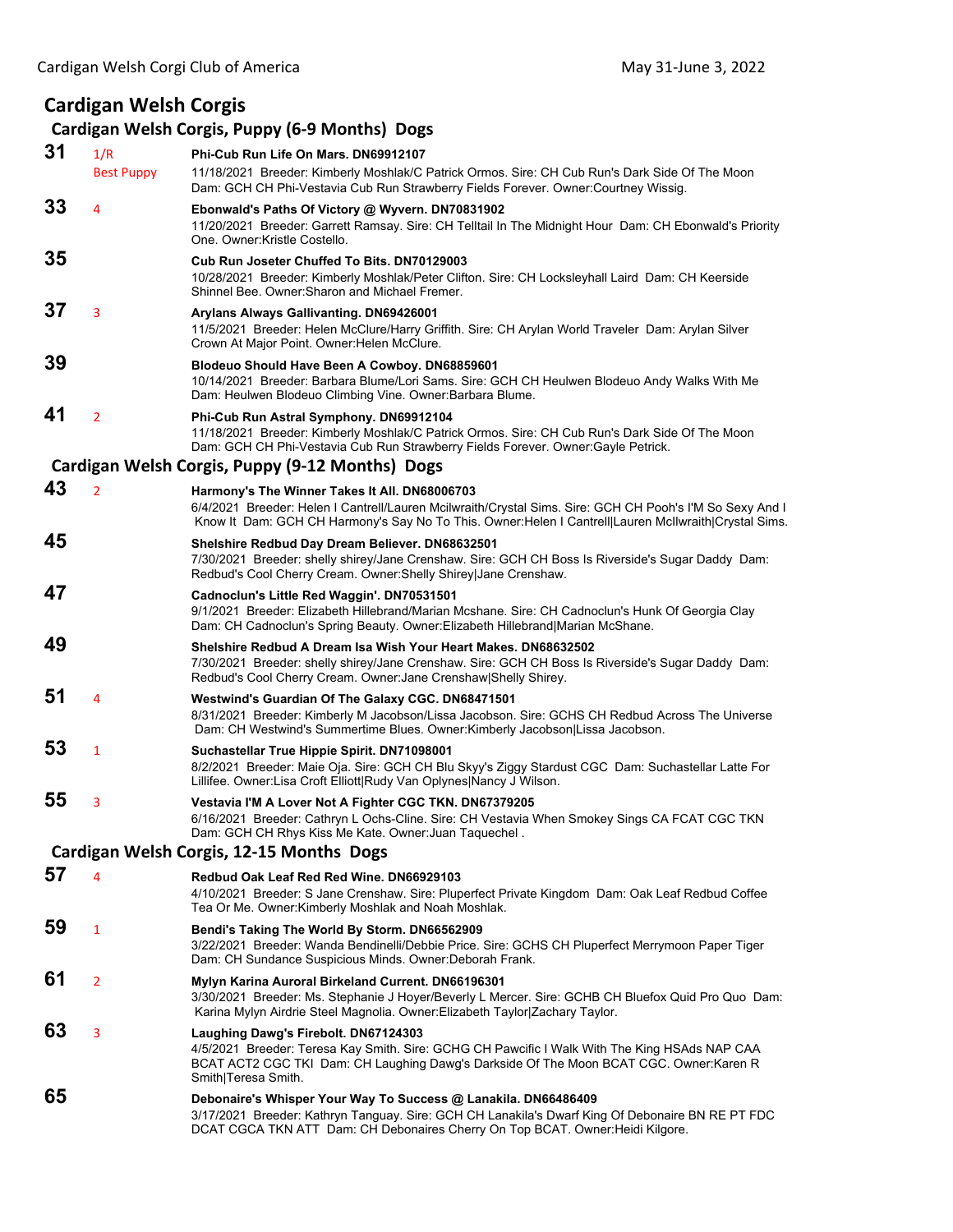# **Cardigan Welsh Corgis, 15‐18 Months Dogs**

| 67  | 3              | Salty Creek's Talk To The Moon BCAT. DN65908101<br>12/24/2020 Breeder: Sara Austin D.V.M Sire: Salty Creek Telltail Come Alive Dam: Salty Creek's Love<br>Invincible, Owner: Sara Austin.                                                                                                                    |  |
|-----|----------------|--------------------------------------------------------------------------------------------------------------------------------------------------------------------------------------------------------------------------------------------------------------------------------------------------------------|--|
| 71  | 1/W            | Supernatural's Just My Imagination. DN65064701<br>12/30/2020 Breeder: C F CAMIN. Sire: CH Kino's Quarry Tiger Eye At Redbud Dam: GCHS CH Bluefox<br>Elyan Mine Not Yours. Owner: C F Camin.                                                                                                                  |  |
| 73  |                | Ebonwald's Time Is Now At Wyvern. DN66242603<br>12/22/2020 Breeder: Garrett Ramsay. Sire: GCH CH Ebonwald Madegann Quick Study BCAT TKN Dam:<br>CH Ebonwald's Lasting Impression. Owner:Kristle Costello.                                                                                                    |  |
| 75  |                | Winddancer Arohawk Hope For The Future. DN66373701<br>1/9/2021 Breeder: Jacklyn Gingerich/Mary Detoma. Sire: CH Kino's Quarry Tiger Eye At Redbud Dam:<br>GCHB CH Winddancer Glimmer Of Hope. Owner: Mary DeToma Tessa Flamengo.                                                                             |  |
| 77  | $\overline{2}$ | Onalee's Get The Led Out. DN66482801<br>2/11/2021 Breeder: Christina O Roberts/Paula O'Donnell. Sire: CH Twinroc-Telltail Here Come The<br>Redcoats Dam: Onalee's Wait A Minute!. Owner:Margaret Sharapan Debra Linden Christina Mazepink.                                                                   |  |
| 79  |                | Jokin's Scandalous Legend. DN65323605<br>12/15/2020 Breeder: Joseph Hunn Jr./Nicole Palsgrove/Blythe Palsgrove. Sire: GCHB CH Coedwig's<br>Black Diamond PT Dam: CH Coedwig's Where Rumors End & Legends Begin @ Jokin RN. Owner: Nicole<br>Palsgrove Blythe Palsgrove Brady Julianna Alexander S Palsgrove. |  |
| 81  | 4              | Arylans Mint Condition. DN66054201<br>1/31/2021 Breeder: Helen McClure/Harry Griffith. Sire: CH Aurigan's Kantasia Rolls Royce Dam:<br>Kantasia's Arylan She's Got The Look. Owner: Helen McClure.                                                                                                           |  |
|     |                | Cardigan Welsh Corgis, Amateur Owner Handler Dogs                                                                                                                                                                                                                                                            |  |
| 83  | $\overline{2}$ | White Hart Farewell To Kings BCAT CGC TKN ATT. DN63767202<br>8/15/2020 Breeder: Barbara R Miller. Sire: GCH CH Timepiece's I Am I Said FDC BCAT CGCA CGCU<br>TKN ATT VSWB Dam: GCH CH White Hart Crazy Little Thing Called Love HSAds HIAds CGCA CGCU<br>TKN. Owner: Liz Greene Ernie Greene Barbara Miller. |  |
| 85  | $\mathbf{1}$   | Aurigan Highlanders Dirk CGC. DN59248201<br>7/19/2019 Breeder: Lark A Schwartz/Lauren Simermeyer D.V.M Sire: CH Aurigan Mantle The Highlander<br>CGC Dam: Aurigan Stubby Acres Lovestruck. Owner: Cindy Pace Lark Schwartz.                                                                                  |  |
|     |                | Cardigan Welsh Corgis, Bred-By-Exhibitor (Puppy) Dogs                                                                                                                                                                                                                                                        |  |
| 87  | $\mathbf{1}$   | Tailwind Pecan Valley Good To Go. DN68116901<br>7/11/2021 Breeder: Cassie Frank/Betty Ann Seely. Sire: CH Pecan Valley Call Me Mister At Tailwind<br>Dam: GCH CH Pecan Valley Tailwind Peep Show. Owner:Cassie Frank   Betty Ann Seely.                                                                      |  |
| 89  |                | Glasshouse Tin Man. DN68873801<br>8/17/2021 Breeder: Lori A Frost. Sire: GCH CH Laurelai Aldershon Jack Sparrow Dam: CH Glasshouse<br>Uptown Girl. Owner:Lori Frost.                                                                                                                                         |  |
| 91  | $\overline{2}$ | Wonderland Telltail Back To The Future. DN68652401<br>7/15/2021 Breeder: Cindy Forbes/Paula O'Donnell. Sire: GCHG CH Twinroc Santa Paws PT Dam: CH<br>Wonderland Rory Macplum. Owner: Cindy Forbes Paula O'Donnell.                                                                                          |  |
| 93  | 3              | Foggy Bottom's Hole In The Bottle @ Daybreake. DN69799402<br>11/2/2021 Breeder: Cindy McDonald/Meredith McDonald. Sire: GCH CH Foggy Bottom Wdrs I Aim To<br>Misbehave BN RN CGC Dam: Samhain's Tylwyth Teg. Owner:Cindy and Meredith McDonald Dawn Fisher.                                                  |  |
| 95  | 4              | Blodeuo I Wanna Talk About Me. DN68859604<br>10/14/2021 Breeder: Barbara Blume/Lori Sams. Sire: GCH CH Heulwen Blodeuo Andy Walks With Me<br>Dam: Heulwen Blodeuo Climbing Vine. Owner: Barbara Blume.                                                                                                       |  |
|     |                | Cardigan Welsh Corgis, Bred-By-Exhibitor (Adult) Dogs                                                                                                                                                                                                                                                        |  |
| 99  |                | Shakay Major True Paws. DN61888104<br>3/13/2020 Breeder: Sharon K Gewecke. Sire: GCH CH Kimberwicke's Grant Effect Dam: CH Shelshire's<br>Easter Lilly. Owner: Sharon Gewecke.                                                                                                                               |  |
| 101 |                | Glasshouse Candle On The Water. DN63738901<br>7/11/2020 Breeder: Mackenzie Maxwell/Lori Frost. Sire: CH Glasshouse A Risk Worth Taking Dam:<br>Glasshouse Fire I Can't Put Out. Owner:Lori Frost.                                                                                                            |  |
| 103 |                | Geran's Take A Chance On Me. DN65509903<br>12/18/2020 Breeder: M'Kayla Stahr/Gerald W Roach. Sire: GCHG CH Geran's Big Money Of Glasshouse<br>BCAT Dam: CH Glasshouse Amazing Journey Of Gerans CA. Owner:MKayla Stahr Gerald Roach.                                                                         |  |
| 105 | $\overline{2}$ | Ebonwald's Upper Hand. DN66242402<br>1/2/2021 Breeder: Garrett Ramsay. Sire: GCHS CH Madhatter's Achilles' Heel BCAT Dam: Ebonwald's<br>Give Me A Reason To Wait PT FDC. Owner: Garrett Ramsay Aaron Gray.                                                                                                   |  |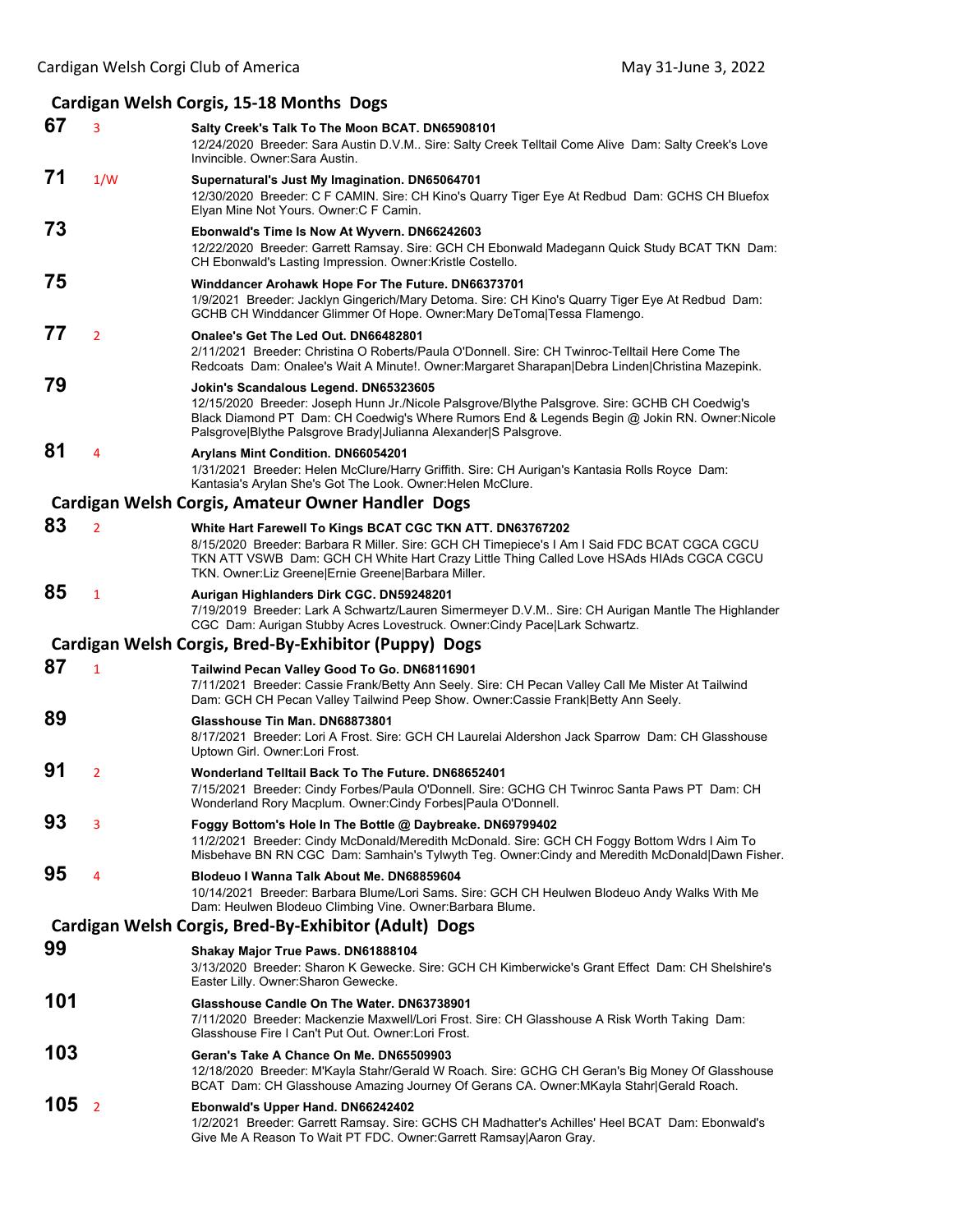Cardigan Welsh Corgi Club of America May 31‐June 3, 2022

### **107** <sup>4</sup> **Bendi's Hold On To Your Hat. DN66562905**

3/22/2021 Breeder: Wanda Bendinelli/Debbie Price. Sire: GCHS CH Pluperfect Merrymoon Paper Tiger Dam: CH Sundance Suspicious Minds. Owner:Wanda Bendinelli.

### **109** <sup>3</sup> **Onalee Telltail Inky Black. DN62794701**

5/17/2020 Breeder: Christina O Roberts/Paula O'Donnell. Sire: CH Redbud Glasdawn Moon Shadow Dam: CH Onalee's Bad Timing. Owner:Christina Mazepink.

### **111 Jeg's Lightning Strikes Twice. DN62506901**

3/24/2020 Breeder: Emily Glidden/Glenn Glidden/Jill Rauh. Sire: CH Raglan Bullwinkle J Moose Dam: Rhyfeddol Stop Calling Me Sir RE CGC. Owner:Emily Glidden|Jill Rauh|Glenn Glidden.

## **113** <sup>1</sup> **Raconteur Magic Is Afoot PT OA AXJ ACT2 TKN. DN59609202**

Best Bred By 9/2/2019 Breeder: Carolyn N Embrey/Vivian Andre Moran. Sire: GCHS CH Kingsbury Red Dragon Of Claymore CGC TKN Dam: GCH CH Heritage Hill Playing With Magic. Owner:Vivian Moran|Carolyn Embrey.

#### **Cardigan Welsh Corgis, American Bred Dogs**

- **115** <sup>3</sup> **RACH4 Coedwig's He's My Obsession CD PCD BN RM10 RAE10 PT OAP NJP NFP CA BCAT SCN DN32800005** 1/26/2012 Breeder: Kim Shira/Leo Eickhoff. Sire: DC Coedwig's Malachite RN HSAsc HSBd HIAdsc HXAds Dam: CH Coedwig's Blue Dalhia. Owner:Ashley Brown. **117** <sup>1</sup> **Winbucks Silverfern Double Oh Seven. DN64315204**
	- 9/22/2020 Breeder: Gina Weidner/Sue E Harrison/Charles H Harrison. Sire: GCHB CH Coedwig's Black Diamond PT Dam: CH Bridgelady's Own Silver & Gold Shines @ Winbucks CD BN CGCA. Owner:Gina Weidner.
- **119** <sup>2</sup> **Taelormaed's Night Rider. DN54305001**

3/31/2018 Breeder: Brenda Medlock/Jeff Medlock. Sire: Rhydowen Mozart Dam: Taelormaed's Twist Of Fate. Owner:Brenda Medlock|Jeff Medlock.

Midnight Hour Dam: Telltail Onalee's Undeniable. Owner:Norma Muphy|Paula O'Donnell|Christina Roberts.

### **Cardigan Welsh Corgis, Open Dogs**

| 97  |                | Jokin's Blazin' New Trails With Mr. Boone, DN60174406<br>10/23/2019 Breeder: Joseph Hunn Jr./Nicole Palsgrove/Blythe Palsgrove. Sire: CH Aurigan's Kantasia<br>Rolls Royce Dam: CH Coedwig's Where Rumors End & Legends Begin @ Jokin RN. Owner:Nicole<br>Palsgrove Blythe Palsgrove Brady Joseph Hunn Jr Willow Smith. |  |
|-----|----------------|-------------------------------------------------------------------------------------------------------------------------------------------------------------------------------------------------------------------------------------------------------------------------------------------------------------------------|--|
| 121 | $\overline{1}$ | Redbud Oak Leaf Man About Town, DN63822505<br>7/17/2020 Breeder: Jane Crenshaw/George Ann Kuettel. Sire: GCHB CH Onalee Telltail That Touch Of<br>Mink Dam: CH Redbud Oak Leaf Dark Necessities. Owner:Michaela Johnson Jane Crenshaw.                                                                                  |  |
| 123 | $\overline{2}$ | Cornerstone's Ima Yankee Doodle Dandy. DN57553703<br>4/9/2019 Breeder: Rita J Hellegers. Sire: CH Indium To The Hilt With Toreth Dam: CH Cornerstone's<br>Assurance. Owner: Deirdre Samples. Agent: Linda Williams                                                                                                      |  |
| 125 |                | Oak Leaf Redbud Tangled Up In Blue CGC TKN. DN49212701<br>2/28/2017 Breeder: George Ann Kuettel/Jane Crenshaw. Sire: GCH CH Boss Is Riverside's Sugar Daddy<br>Dam: GCH CH Oak Leaf Redbud Ain't Misbehavin. Owner:Campbell J and Alison Nairn.                                                                         |  |
| 127 |                | CH Dragonfly Winddancer Believe In Miracles. DN68941001<br>7/17/2021 Breeder: Mary DeToma/Amanda Wheaton/Sofia Valenzuela. Sire: GCHB CH Windmill's<br>Remember The Good Ones Dam: CH Winddancer Dragonfly Angel Of Music. Owner:Autumn Dugan Mary<br>DeToma Amanda Wheaton.                                            |  |
| 129 | $\Delta$       | Stornoway Bourbon King At Cheahwa FDC CGC TKN VSWB. DN63035902<br>7/20/2020 Breeder: Paula Clairday/Carol Green. Sire: GCH CH Woodrose Landsend Somebody To Love<br>FDC SCN CGC TKI ATT VSWB Dam: GCH CH Stornoway Hot Little Number TKN. Owner:Kathleen<br>Hays Courtney Hays.                                         |  |
| 131 | $\overline{3}$ | Raconteur Magic Is Brewing RN PT SWN CGC TKA. DN59609204<br>9/2/2019 Breeder: Carolyn N Embrey/Vivian Andre Moran, Sire: GCHS CH Kingsbury Red Dragon Of<br>Claymore CGC TKN Dam: GCH CH Heritage Hill Playing With Magic. Owner: Merinda Tiffany John Spicer.                                                          |  |
| 133 | AB             | Onalee's Friends In Low Places RN RATN CGC TKA, DN56923101<br>11/10/2018 Breeder: Christina Roberts/Wendy Roberts. Sire: GCH CH Hurrikane Boy Genius RN PT<br>BCAT SWN SCA CGC TKN Dam: CH Onalee's Im Not A Lady. Owner: Laura Garcia   Christina Onalee<br>Mazepink.                                                  |  |
|     |                | Cardigan Welsh Corgis, Puppy (6-9 Months) Bitches                                                                                                                                                                                                                                                                       |  |
| 38  | 4              | Xtacee Dancing Through Life. DN70268201<br>10/22/2021 Breeder: Kathryn Schwabe. Sire: GCHG CH Xtacee Dancin In The Moonlight Dam: CH<br>Xtacee Holiday On Ice. Owner: Kathryn Schwabe.                                                                                                                                  |  |
| 40  | AB             | Telltail Onalee's I'Ve Got A Secret, DN69619005<br>11/2/2021 Breeder: Mrs. Norma Murphy/Paula O'Donnell/Ms. Christina O. Roberts. Sire: CH Telltail In The                                                                                                                                                              |  |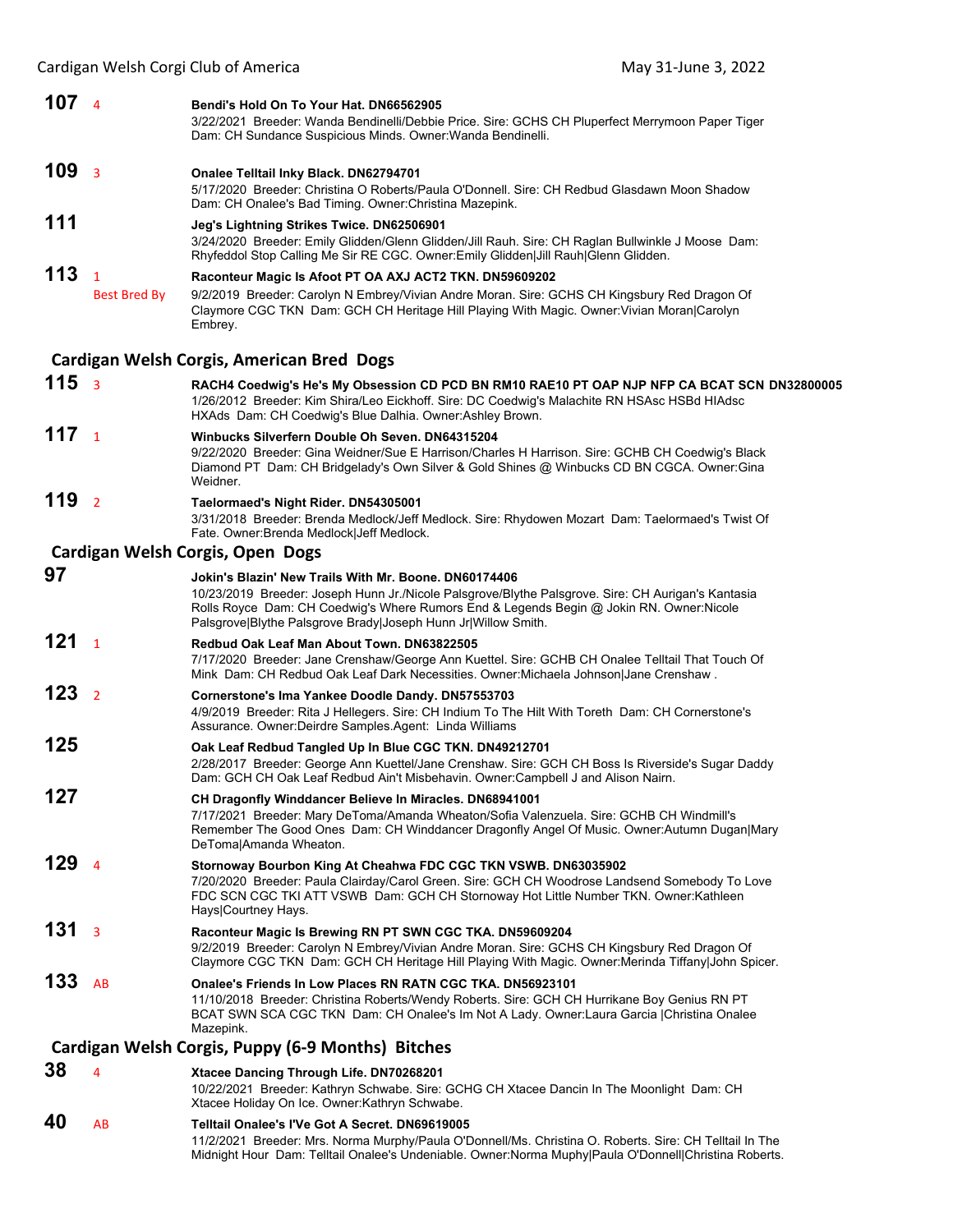| 42 |                | Arylans Maiden Voyage. DN69544103<br>11/19/2021 Breeder: Mrs. Jenny Theiss. Sire: CH Arylans Rhett Butler Dam: Arylan Roux The Day.<br>Owner: Helen McClure.                                                                                                |  |
|----|----------------|-------------------------------------------------------------------------------------------------------------------------------------------------------------------------------------------------------------------------------------------------------------|--|
| 44 | $\mathbf{1}$   | Bluefox Up To No Good @ Wyncrest's & Turn-Key. DN69007201<br>10/13/2021 Breeder: Ms. Cheryl L Kienast. Sire: GCH CH Moonpie's What A Marvelous Moment FDC<br>THDN CGC TKN Dam: GCHB CH Elyan Bluefox Rules Of Magic. Owner:Kathryn A Metcalfe Tina Bosemer. |  |
| 46 | AB             | Cub Run Joseter Tea And Crumpets. DN70129001<br>10/28/2021 Breeder: Kimberly Moshlak/Peter Clifton. Sire: CH Locksleyhall Laird Dam: CH Keerside<br>Shinnel Bee. Owner: Kimberly Moshlak   Peter Clifton.                                                   |  |
| 48 |                | Xtacee Defying Gravity At Octane. DN70268202<br>10/22/2021 Breeder: Kathryn Schwabe. Sire: GCHG CH Xtacee Dancin In The Moonlight Dam: CH<br>Xtacee Holiday On Ice. Owner: Heather Masch Kathryn Schwabe.                                                   |  |
| 50 |                | <b>Blackdales Late Night Brandy. DN69004301</b><br>10/25/2021 Breeder: Cheryl M Black/Karen K Chandor. Sire: GCH CH Blackdales No Introduction<br>Required At Benmore Dam: CH Blackdales Perfect Gem. Owner: Cheryl M Black   Karen K Chandor.              |  |
| 52 |                | Blodeuo As Good As I Once Was BI. DN68859605<br>10/14/2021 Breeder: Barbara Blume/Lori Sams. Sire: GCH CH Heulwen Blodeuo Andy Walks With Me<br>Dam: Heulwen Blodeuo Climbing Vine. Owner: Barbara Blume.                                                   |  |
| 54 | $\overline{2}$ | Ravenwood Lunar Winds At Kcm. DN69779203<br>10/19/2021 Breeder: Randa L Hanes. Sire: CH Torlan Trueblue Bird Of Prey CAX Dam: Mackinac Moon's<br>Stay Peculiar. Owner: Kelly Meadows.                                                                       |  |
| 56 |                | Kipperton's Soirees Musicales. DN69301302<br>9/26/2021 Breeder: Dr. Kevin Price-Brenner/Dr. Paul Price-Brenner. Sire: GCHS CH Madhatter's Achilles'<br>Heel BCAT Dam: Kipperton We Did It We Did It. Owner: Kevin Price Brenner Paul Price-Brenner.         |  |
| 58 | 3              | Foggy Bottom's Right As Rain. DN69801102<br>11/6/2021 Breeder: Cindy McDonald/Alec Munier. Sire: GCHS CH Wyncrest Clear Creek Once Upon A<br>Dream CA BCAT CGCA Dam: Summit Foggy Bottom Intergalatic. Owner: Joan Greimann and Cindy<br>McDonald.          |  |
| 60 |                | Blodueu How Do You Like Me Now J. DN68859602<br>10/14/2021 Breeder: Barbara Blume/Lori Sams. Sire: GCH CH Heulwen Blodeuo Andy Walks With Me<br>Dam: Heulwen Blodeuo Climbing Vine. Owner: Barbara Blume.                                                   |  |
|    |                | Cardigan Welsh Corgis, Puppy (9-12 Months) Bitches                                                                                                                                                                                                          |  |
| 62 |                | Vestavia Naomi At Coldstream. DN67379202<br>6/16/2021 Breeder: Cathryn L Ochs-Cline. Sire: CH Vestavia When Smokey Sings CA FCAT CGC TKN<br>Dam: GCH CH Rhys Kiss Me Kate. Owner:Donald F Williams Donald F Williams  Cecelia E Williams.                   |  |
| 64 |                | Pecan Valley Tailwind Made To Order. DN67674001<br>7/11/2021 Breeder: Betty Ann Seely/Cassie Frank. Sire: CH Sunkissed Cheers To A New Year Dam:<br>Pecanvalley Tailwind Clouds Of Blue. Owner: Betty ann seely Cassie frank.                               |  |
| 66 |                | Xtacee Endless Summer Nights. DN68977604<br>8/26/2021 Breeder: Lisa Rhyner/Kathy Schwabe. Sire: GCH CH Rochar&Stubbyacres Biloxi Blues Dam:<br>CH Xtacee Ruby Slippers. Owner: Lisa Rhyner Kathryn Schwabe.                                                 |  |
| 68 | 1              | Khartum Moonlight Becomes You. DN70933301<br>8/22/2021 Breeder: Lynne Ragsdale. Sire: GCH Aelwyd Watch For Me By Moonlight Dam: Can Ch<br>Merrymoon Unmistakeable. Owner: Lynne Ragsdale.                                                                   |  |
| 70 | $\overline{2}$ |                                                                                                                                                                                                                                                             |  |
| 72 |                | Fernbriar Something's Got A Hold On Me. DN68583702<br>6/27/2021 Breeder: Mackenzie Mann/Diana Mann. Sire: CH Redbud Glasdawn Moon Shadow Dam: CH<br>Fernbriar Flashblack Friday. Owner: Mackenzie Mann   Diana Mann.                                        |  |
|    | 3              | Shelshire All My Nightly Dreams At Redbud. DN68632506<br>7/30/2021 Breeder: shelly shirey/Jane Crenshaw. Sire: GCH CH Boss Is Riverside's Sugar Daddy Dam:<br>Redbud's Cool Cherry Cream. Owner: Jane Crenshaw Shelly Shirey.                               |  |
| 74 | 4              | Lost River's Xiv Karat On A Sugar High. DN68760903<br>8/12/2021 Breeder: Shawn Michael/Angela Reilly. Sire: GCH CH Boss Is Riverside's Sugar Daddy Dam:<br>Cosmopolitan Uptown Girl. Owner: Peggy McCoy   Sherri Hurst.                                     |  |
| 76 |                | Debonarres I Love Lucy. DN68526902<br>8/26/2021 Breeder: Kathryn Tanguay. Sire: Dragons Love Z Jurajskrego Zamku BCAT TKN Dam: GCH<br>CH Debonaires Annie Get Your Gun. Owner: Kathryn Tanguay.                                                             |  |
| 78 |                | Wonderland Cincinnati For Giants Dance. DN68301602<br>7/11/2021 Breeder: Cindy Forbes. Sire: GCH CH Bluefox Elyan Raining Magic HSAds HSBd HIAds Dam:<br>CH Wonderland Cricket On The Hearth. Owner: Mark Clarke Cindy Forbes . Agent: Linda Williams       |  |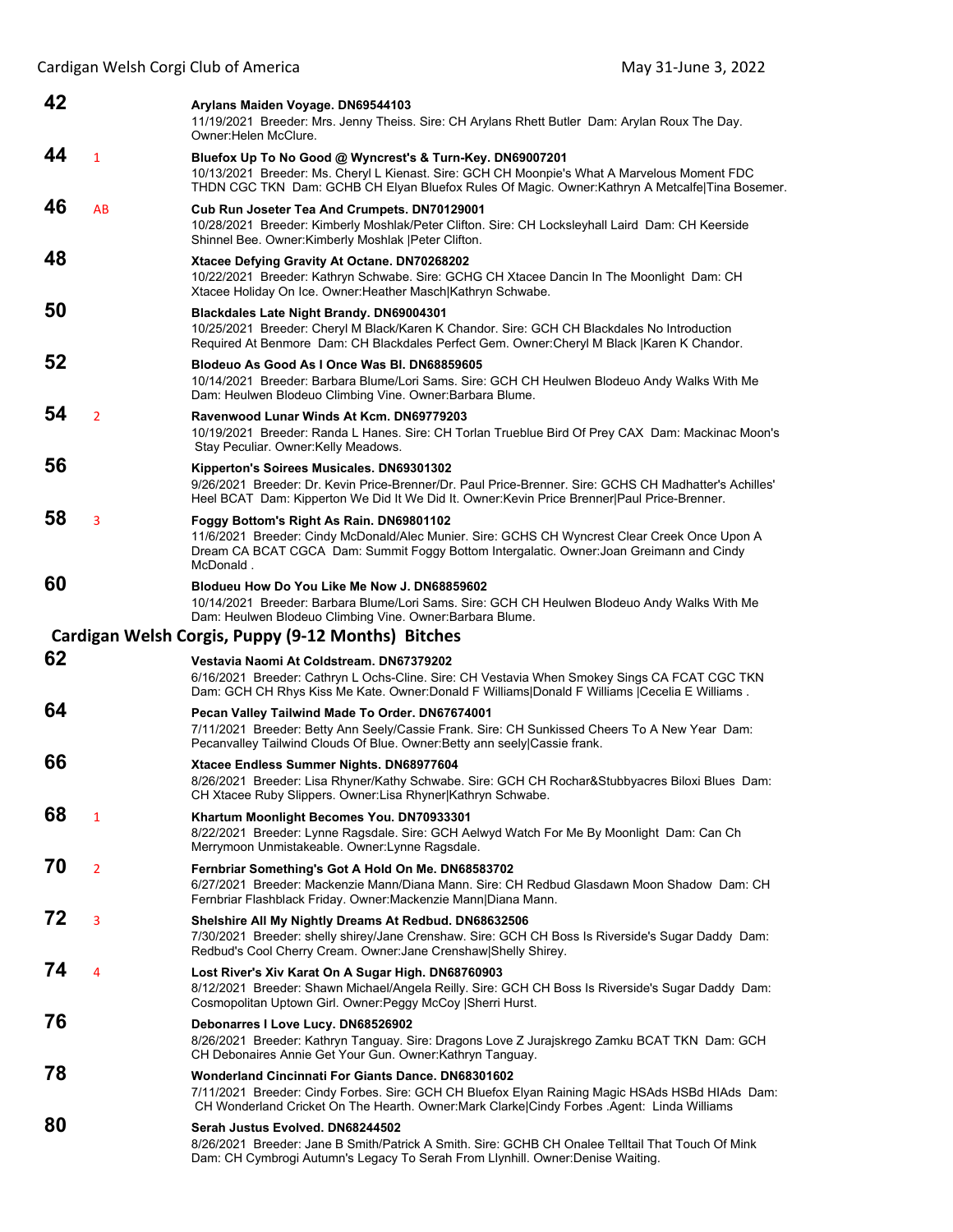| 82  |                | Xtacee Summer Of 69 At Kings Mt. DN68977602<br>8/26/2021 Breeder: Lisa Rhyner/Kathy Schwabe. Sire: GCH CH Rochar&Stubbyacres Biloxi Blues Dam:<br>CH Xtacee Ruby Slippers. Owner: Melanie Chiappone.                                                                |  |
|-----|----------------|---------------------------------------------------------------------------------------------------------------------------------------------------------------------------------------------------------------------------------------------------------------------|--|
| 84  |                | Harmony's Lay All Your Love On Me. DN68006701<br>6/4/2021 Breeder: Helen I Cantrell/Lauren Mcilwraith/Crystal Sims. Sire: GCH CH Pooh's I'M So Sexy And I<br>Know It Dam: GCH CH Harmony's Say No To This. Owner: Helen I Cantrell Lauren McIlwraith Crystal Sims.  |  |
| 86  |                | Vestavia Runway Runaway. DN67379201<br>6/16/2021 Breeder: Cathryn L Ochs-Cline. Sire: CH Vestavia When Smokey Sings CA FCAT CGC TKN<br>Dam: GCH CH Rhys Kiss Me Kate. Owner:Cathryn OchsCline.                                                                      |  |
| 88  | AB             | FIf Sister Act. DN68440802<br>7/24/2021 Breeder: Debbie A. MOCK. Sire: CH Windmill's Goblet Of Fire Dam: CH Legacy's She Shall<br>Be Perfectly Paisley. Owner: Debbie A Mock.                                                                                       |  |
| 90  |                | Lost River I Might Be A Hum'Nbird. DN68760902<br>8/12/2021 Breeder: Shawn Michael/Angela Reilly. Sire: GCH CH Boss Is Riverside's Sugar Daddy Dam:<br>Cosmopolitan Uptown Girl. Owner:Carrie Chase   Shawn Michael.                                                 |  |
|     |                | Cardigan Welsh Corgis, 12-15 Months Bitches                                                                                                                                                                                                                         |  |
| 92  | AB             | Arylan's I'M A Tomboy. DN66380404<br>3/21/2021 Breeder: Jessica Theiss. Sire: CH Arylan World Traveler Dam: Arylan Nymesis In Silver Lake.<br>Owner:Helen McClure.                                                                                                  |  |
| 94  | $\mathbf{1}$   | Heritage Hill Letsgetfysical. DN67008006<br>5/6/2021 Breeder: Lois T Mark/Deborah B Moore. Sire: CH Oak Leaf Redbud Let's Go! Dam: Heritage<br>Hill Hush Money. Owner:Deborah B Moore Lois Mark. Lisa Croft-Elliot                                                  |  |
| 96  |                | Arbennig Patty Peanut. DN67729504<br>5/24/2021 Breeder: Emily Banaszak/Cynthia Banaszak. Sire: GCH CH Ebonwald Madegann Quick Study<br>BCAT TKN Dam: Arbennig Lazy Acrobat. Owner: Emily Banaszak.                                                                  |  |
| 100 | $\overline{3}$ | Torlan's Third Time's The Charm. DN67616201<br>5/13/2021 Breeder: Samantha Nye D.V.M Sire: CH Coedwig's First Dynasty Dam: CH Torlan's Wild As<br>The Wind CD RN NJP CGC. Owner:Samantha Nye DVM.Agent: Linda Williams                                              |  |
| 102 | $\overline{2}$ | Oak Leaf Redbud Sings So Good. DN67501302<br>5/16/2021 Breeder: George Ann Kuettel/Bruce Kuettel/Jane Crenshaw. Sire: CH Kino's Quarry Tiger Eye<br>At Redbud Dam: CH Oak Leaf Redbud Flies So High TKN. Owner:George Ann Kuettel Jane Crenshaw.                    |  |
| 104 | $\overline{4}$ | Tailwind Pecan Valley Shake Your Money Maker. DN67793101<br>5/10/2021 Breeder: Betty Ann Seely/Cassie Frank. Sire: GCHG CH Geran's Big Money Of Glasshouse<br>BCAT Dam: GCHS CH Pecan Valley Telltail Ka-Ching. Owner:Cassie Frank Betty Ann Seely.                 |  |
| 106 |                | Majesticsceriinlovewiththemoon. DN67847002<br>5/29/2021 Breeder: Rene Hess/Kathy Tanguay. Sire: Dragons Love Z Jurajskrego Zamku BCAT TKN<br>Dam: Majestic's Tator Tot. Owner: Thomas A Hess Jr Kathy Tanguay.                                                      |  |
| 108 | AB             | Vestavia Hopeful Note To Cornerstone. DN66856504<br>3/25/2021 Breeder: Cathryn L Ochs-Cline. Sire: CH All Trade Uptown Funk Dam: GCH CH Bluefox Elyan<br>Pure Magic HT FDC CAX3 FCAT6 RATO CGCA TKN ATT. Owner:Rita J Hellegers.                                    |  |
| 110 |                | Bendi Clear Creek The Voodoo That You Do. DN66562908<br>3/22/2021 Breeder: Wanda Bendinelli/Debbie Price. Sire: GCHS CH Pluperfect Merrymoon Paper Tiger<br>Dam: CH Sundance Suspicious Minds. Owner: Mary Hulme.                                                   |  |
| 112 |                | Cornerstone Amity Give A Little Whistle. DN67248901<br>5/8/2021 Breeder: Rita J Hellegers. Sire: GCH CH Cornerstone's Moonlit Dam: Cornerstone's Lift Your<br>Voice. Owner: Jonathan Strong Mrs Jeannie Strong Rita J Hellegers.                                    |  |
| 114 | AB             | Keksband Je Veux At Visions CGC TKN, DN67640601<br>3/8/2021 Breeder: Svetlana B. Maysagina. Sire: Cardiganium Largo Winch Dam: Keksband Touch My<br>Soul. Owner: Holly Goldman Craig E. B. Bishop. Mary Cummings                                                    |  |
| 116 |                | Kingsbury Bossis I Know My Place. DN67571501<br>5/24/2021 Breeder: Jacque Glenn/Don w Glenn/Caitlyn Connor. Sire: Redbud Oak Leaf Man About Tweed<br>Dam: GCHB CH Boss Is Hanky Panky At Kingsbury. Owner:Jacque Glenn Don W. Glenn.                                |  |
| 118 |                | Dreamworld's Lucy In The Sky With Diamonds. DN67110104<br>4/24/2021 Breeder: Amy McGuire. Sire: CH Davenitch Let Your Light Shine Dam: Dream World's Abbey<br>Road. Owner: AMY MCGUIRE.                                                                             |  |
| 138 |                | Kingsbury Long Cool Woman. DN67571502<br>5/24/2021 Breeder: Jacque Glenn/Don w Glenn/Caitlyn Connor. Sire: Redbud Oak Leaf Man About Tweed<br>Dam: GCHB CH Boss Is Hanky Panky At Kingsbury. Owner: Robert N and E Gail A LaBerge E Gail A<br>LaBerge Jacque Glenn. |  |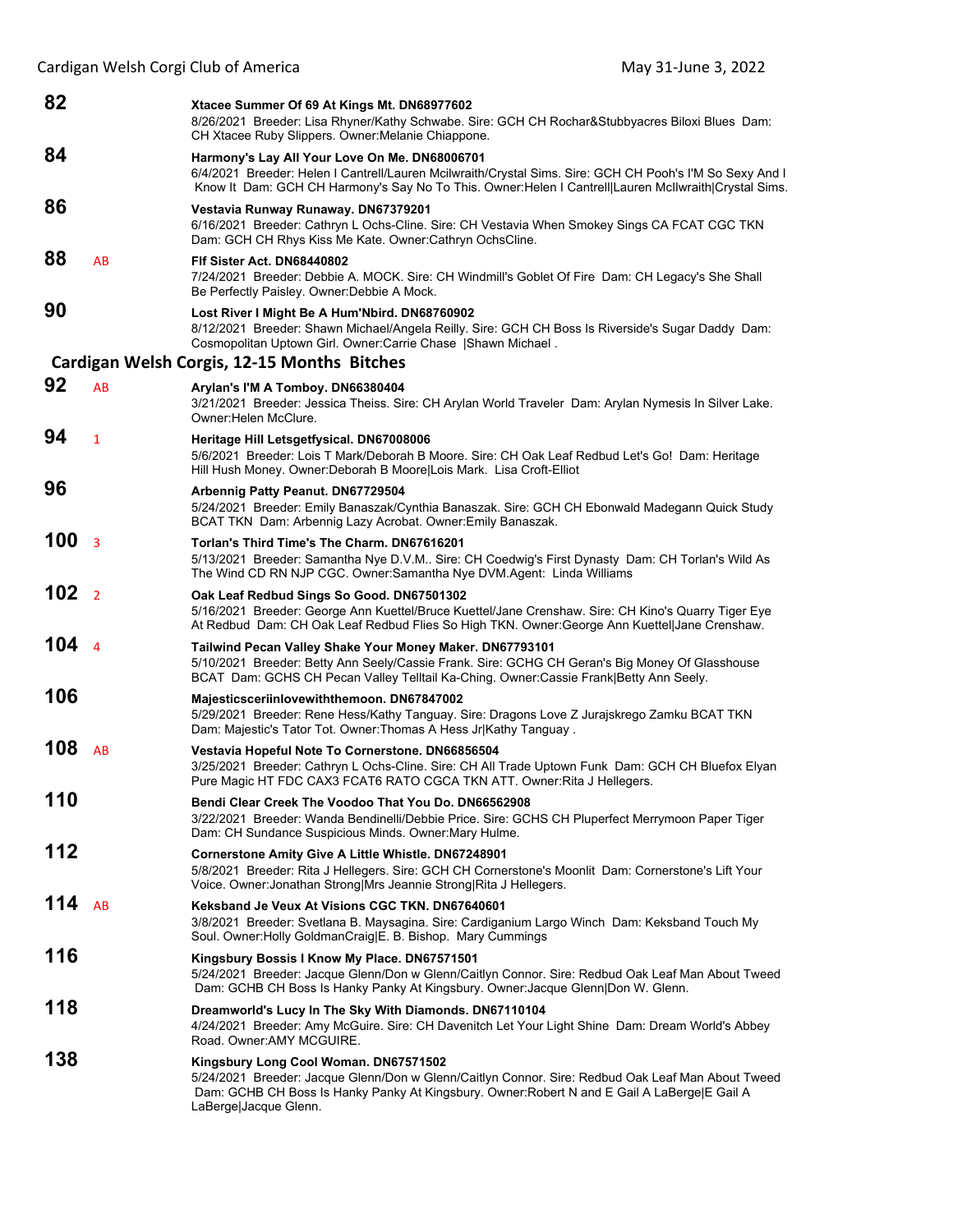#### **Cardigan Welsh Corgis, 15‐18 Months Bitches 98** <sup>3</sup> **Ebonwald's Time Flies. DN66242601** 12/22/2020 Breeder: Garrett Ramsay. Sire: GCH CH Ebonwald Madegann Quick Study BCAT TKN Dam: CH Ebonwald's Lasting Impression. Owner:Garrett Ramsay. **120 Cardiridge Wild About Wildflowers. DN65468601** 1/10/2021 Breeder: Patricia Mortensen & Marla Gardner. Sire: GCH Pooh's MacWallace Cardiridge Limitless Dam: CH CardiRidge Fermbriar The Girl Can't Help It. Owner:Michele Neubauer|Jeff Money. **122 Jokin's Intriguing Legend Begins. DN65323601** 12/15/2020 Breeder: Joseph Hunn Jr./Nicole Palsgrove/Blythe Palsgrove. Sire: GCHB CH Coedwig's Black Diamond PT Dam: CH Coedwig's Where Rumors End & Legends Begin @ Jokin RN. Owner:Nicole Palsgrove|Blythe Palsgrove Brady|Lillian Alexander|J Hunn Jr. **124** AB **Supernatural's Into The Mystic. DN65064702** 12/30/2020 Breeder: C F CAMIN. Sire: CH Kino's Quarry Tiger Eye At Redbud Dam: GCHS CH Bluefox Elyan Mine Not Yours. Owner:Denise Waiting|Candy Camin. **126** <sup>4</sup> **Indium's Among The Wildflowers With Toreth. DN65087701** 1/6/2021 Breeder: Leo Washburn/Mark Thorson. Sire: GCHB CH Onalee Telltail That Touch Of Mink Dam: CH Toreth's Inconel Dove. Owner:Le'o Washburn|Mark Thorson.Agent: Christina Mazepink **128 Westwind's Tribute CGC. DN65284501** 1/10/2021 Breeder: Kimberly M Jacobson/Lissa Jacobson. Sire: CH Hershey's Dummies CGC Dam: CH Westwind's Summertime Blues. Owner:Kimberly Jacobson|Lissa Jacobson. **130** <sup>2</sup> **Ebonwald Silvermoon Wrinkle In Time. DN66242605** 12/22/2020 Breeder: Garrett Ramsay. Sire: GCH CH Ebonwald Madegann Quick Study BCAT TKN Dam: CH Ebonwald's Lasting Impression. Owner:Donna Messer and William Newcomb. **132** 1/R **Kipperton Cheri Cheri Lady. DN65356707** 12/19/2020 Breeder: Dr. Kevin Price-Brenner/Dr. Paul Price-Brenner. Sire: GCHS CH Madhatter's Achilles' Heel BCAT Dam: CH Redbud Kaleidoscope Eyes. Owner:Roxanne Michel Morissette. **134 Kings Mt Unending Flame At Wyvern. DN65097405** 12/13/2020 Breeder: Melanie Chiappone. Sire: CH Blackdale's Ace Of Spades Dam: Kings Mt Oh So Scandalous. Owner:Kristle Costello. **136 Snapdragon What Goes Around Comes Around. DN66203602** 1/28/2021 Breeder: Lisa Anderson D.V.M.. Sire: CH Sunkissed Cheers To A New Year Dam: GCH CH Snapdragon Heart Of The Matter. Owner:Sarah McCord|Lisa Anderson|Troy McCord|Sarah McCord. **Cardigan Welsh Corgis, Amateur Owner Handler Bitches 140** <sup>2</sup> **Rhyfeddol Stop Calling Me Sir RE CGC. DN46387403** 6/6/2016 Breeder: Jill Rauh. Sire: CH Bluedogs Pandamonium's Revenge Dam: CH C-Myste Baledwr Sn Icing On The Cake RN CGC TKN. Owner:Emily Glidden|Jill Rauh|Glenn Glidden. **142** <sup>4</sup> **Dreamworld's Tequila Sunrise. DN64755310** 11/21/2020 Breeder: Amy McGuire. Sire: CH Davenitch Let Your Light Shine Dam: Dreamworld's Summer Solstice. Owner:AMY MCGUIRE. **144** <sup>1</sup> **Telltail Misty Meadows At Kcm. DN69619001** 11/2/2021 Breeder: Mrs. Norma Murphy/Mrs. Paula O'Donnell/Ms. Christina O. Roberts. Sire: CH Telltail In The Midnight Hour Dam: Telltail Onalee's Undeniable. Owner:Kelly Meadows. **146 Glasshouse Delta Dawn. DN63738902** 7/11/2020 Breeder: Mackenzie Maxwell/Lori Frost. Sire: CH Glasshouse A Risk Worth Taking Dam: Glasshouse Fire I Can't Put Out. Owner:Lori Frost. **148** <sup>3</sup> **Jokin's Connect The Dots. DN60174402** 10/23/2019 Breeder: Joseph Hunn Jr./Nicole Palsgrove/Blythe Palsgrove. Sire: CH Aurigan's Kantasia Rolls Royce Dam: CH Coedwig's Where Rumors End & Legends Begin @ Jokin RN. Owner:Betsy and Julianna Alexander|Nikki Palsgrove . **Cardigan Welsh Corgis, Bred‐By‐Exhibitor (Puppy) Bitches 88** AB **Flf Sister Act. DN68440802** 7/24/2021 Breeder: Debbie A. MOCK. Sire: CH Windmill's Goblet Of Fire Dam: CH Legacy's She Shall Be Perfectly Paisley. Owner:Debbie A Mock. **150** <sup>2</sup> **Cajun's Mysterious Mandi Sue. DN68230401** 7/1/2021 Breeder: Keith P Bonin. Sire: GCHP CH Xiv Karat A Date To Remember FDC CGC TKN Dam: Cajun Ebony Shamrock. Owner:Keith P Bonin. **152 Harmony Fable's Shining Like The Sun. DN68006704** 6/4/2021 Breeder: Helen I Cantrell/Lauren Mcilwraith/Crystal Sims. Sire: GCH CH Pooh's I'M So Sexy And I Know It Dam: GCH CH Harmony's Say No To This. Owner:Crystal Sims|Richard Sims|Helen Cantrell. **154 Phi-Cub Run Earthly Obsession. DN69912101** 11/18/2021 Breeder: Kimberly Moshlak/C Patrick Ormos. Sire: CH Cub Run's Dark Side Of The Moon Dam: GCH CH Phi-Vestavia Cub Run Strawberry Fields Forever. Owner:Kimberly Moshlak and C Patrick Ormos.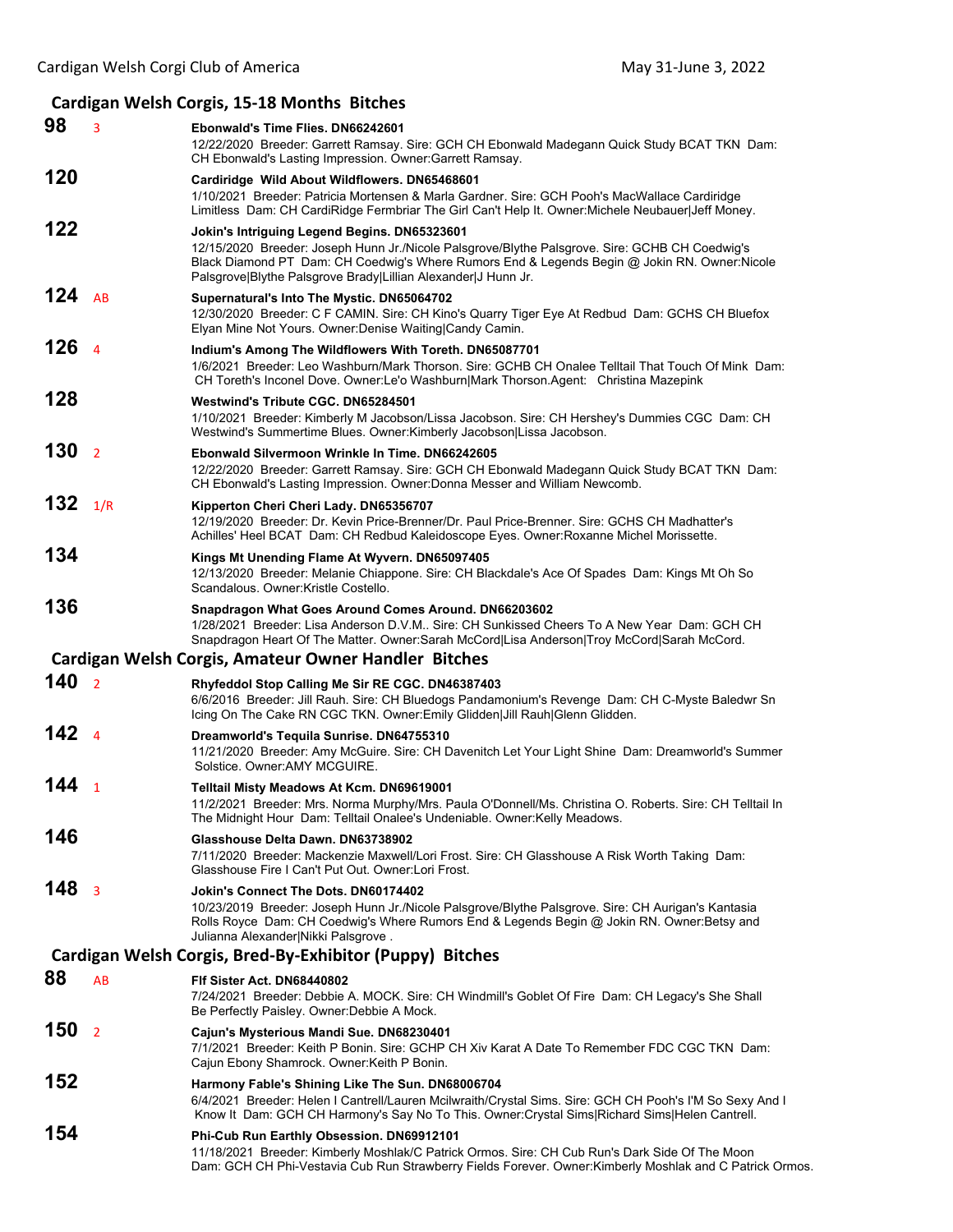| 156              |                | Pecanvalley Tailwind Silver Thistle. DN68219402<br>6/14/2021 Breeder: Betty Ann Seely/Edweena Mcdowell. Sire: CH Sunkissed Cheers To A New Year<br>Dam: Pecan Valley Blue On Blue. Owner: Betty ann seely Cassie frank.                                                                                                  |
|------------------|----------------|--------------------------------------------------------------------------------------------------------------------------------------------------------------------------------------------------------------------------------------------------------------------------------------------------------------------------|
| 158              |                | Shelshire's I Love A Rainy Night. DN69249801<br>10/12/2021 Breeder: David E Green/Shelly Shirey. Sire: Meurig Don't Stop Believing Dam: GCH CH<br>Shelshire's Queen Of Hearts. Owner:David E Green Shelly Shirey.                                                                                                        |
| 162              |                | Ebonwald's Victorious Voyage. DN70831901<br>11/20/2021 Breeder: Garrett Ramsay. Sire: CH Telltail In The Midnight Hour Dam: CH Ebonwald's Priority<br>One. Owner:Garrett Ramsay Aaron Gray.                                                                                                                              |
| 164              |                | Windmill's There's No Crying In Baseball. DN69965601<br>11/29/2021 Breeder: Ashley E Miller/Heather Miller. Sire: GCHS CH Wyncrest Clear Creek Once Upon A<br>Dream CA BCAT CGCA Dam: CH Pecan Valley Party In The Usa. Owner: Heather Miller Ashley Miller.                                                             |
| 166 4            |                | Foggy Bottom's Rolling In The Deep @ Clear Creek. DN69801101<br>11/6/2021 Breeder: Cindy McDonald/Alec Munier. Sire: GCHS CH Wyncrest Clear Creek Once Upon A<br>Dream CA BCAT CGCA Dam: Summit Foggy Bottom Intergalatic. Owner:Cindy and Meredith<br>McDonald Mary Hulme.                                              |
| 168              |                | <b>Telltail Wonderland Too Naughty. DN68652403</b><br>7/15/2021 Breeder: Cindy Forbes/Paula O'Donnell. Sire: GCHG CH Twinroc Santa Paws PT Dam: CH<br>Wonderland Rory Macplum. Owner: Paula O'Donnell Cindy Forbes.                                                                                                      |
| 170              |                | <b>Wonderland Cinnamon Cinnsation, DN68301601</b><br>7/11/2021 Breeder: Cindy Forbes. Sire: GCH CH Bluefox Elyan Raining Magic HSAds HSBd HIAds Dam:<br>CH Wonderland Cricket On The Hearth. Owner: Cindy Forbes.                                                                                                        |
| 172 <sub>1</sub> |                | Bluefox Unforgettable. DN69007202<br>10/13/2021 Breeder: Ms. Cheryl L Kienast. Sire: GCH CH Moonpie's What A Marvelous Moment FDC<br>THDN CGC TKN Dam: GCHB CH Elyan Bluefox Rules Of Magic. Owner:Cheryl Kienast.                                                                                                       |
| 174 <sub>3</sub> |                | Macwallace Canon, DN70940102<br>8/25/2021 Breeder: Dr. Elizabeth S Macnair/Eleanor S Macnair. Sire: GCHG CH Twinroc Santa Paws PT<br>Dam: GCH CH Macwallace Miorbhail. Owner: Dr Elizabeth S Macnair Eleanor S Macnair.                                                                                                  |
|                  |                | Cardigan Welsh Corgis, Bred-By-Exhibitor (Adult) Bitches                                                                                                                                                                                                                                                                 |
| 176              |                | Cajun Ebony Shamrock. DN53185801<br>3/17/2018 Breeder: Keith P Bonin. Sire: CH Pecan Valley Black Friday Dam: CH Cajun Touch Of Lilac.<br>Owner:Keith P Bonin.                                                                                                                                                           |
| 178              |                | Fable's Sylveon. DN67136901<br>5/25/2021 Breeder: Crystal Sims/Richard Sims. Sire: CH Redbud Glasdawn Moon Shadow Dam: CH<br>Fable Harmony You Must Love Me TKN. Owner: Crystal Sims Richard Sims.                                                                                                                       |
| 180              |                | Davenitch Doxford Bring Forth The Joy. DN59381404<br>9/30/2019 Breeder: Constance Whan. Sire: CH Davenitch Let Your Light Shine Dam: Davenitch In The<br>Year Of Jubilee. Owner: Sonja Benavidez Constance Whan.                                                                                                         |
| 182              |                | Meurig Telltail Take A Chance On Me. DN62195701<br>4/21/2020 Breeder: Ms. Annette Maureen Hannon Bowles/Paula O'Donnell. Sire: GCHB CH Wyncrest's<br>You'll Be In My Heart RN HT CA DCAT SWA SHDN RATCHX CZ8P CGC TKN Dam: GCH CH Telltail<br>Debutantes Have All The Fun. Owner: Annette Hannon Bowles Paula O'Donnell. |
| 184              |                | Riverside The Very One Boss At Solera. DN64149101<br>10/26/2020 Breeder: Deborah B Shindle/Cindy Bossi. Sire: GCHB CH Bossis Kimik's Hot Daam At<br>Showntail RA PT FDC AXP AJP OFP BCAT RATS CGCA TKN Dam: CH Riverside Boss Is First Class.<br>Owner:Cindy Bossi Deborah Shindle Krista Seltzer DVM.                   |
| 186              |                | Kipperton Color Me Your Color. DN65356701<br>12/19/2020 Breeder: Dr. Kevin Price-Brenner/Dr. Paul Price-Brenner. Sire: GCHS CH Madhatter's<br>Achilles' Heel BCAT Dam: CH Redbud Kaleidoscope Eyes. Owner: Kevin Price Brenner   Paul Price-<br>Brenner.                                                                 |
| 188              | AB             | Winjammin's Here I Go Again. DN63549002<br>7/20/2020 Breeder: Amanda Roberson/R Mumme/S Mumme/R Watkins. Sire: GCHB CH Coedwig's<br>Classic Chrome II Dam: Winjammin Arbennig Takn It 2 Da Hoop RN FDC CA CGC. Owner: Rus Sherilyn<br>Mumme Amanda Roberson Rebekka Watkins Kathy Kozakiewicz.                           |
| 190              | $\overline{2}$ | Bendi's Girl With A Million Dreams, DN66562907<br>3/22/2021 Breeder: Wanda Bendinelli/Debbie Price. Sire: GCHS CH Pluperfect Merrymoon Paper Tiger<br>Dam: CH Sundance Suspicious Minds. Owner: Wanda Bendinelli   Donald Bendinelli.                                                                                    |
| 192              | 3              | Ebonwald's Up The Ante. DN66242401<br>1/2/2021 Breeder: Garrett Ramsay. Sire: GCHS CH Madhatter's Achilles' Heel BCAT Dam: Ebonwald's<br>Give Me A Reason To Wait PT FDC. Owner:Garrett Ramsay Garrett Ramsay Aaron Gray.                                                                                                |
| 194              |                | Wonderland Telltail Comet Halley. DN63687601<br>8/2/2020 Breeder: Cindy Forbes/Paula O'Donnell. Sire: CH Telltail In The Midnight Hour Dam: Wonderland<br>Lady Comet Of Plum. Owner: Cindy Forbes Paula O'Donnell.                                                                                                       |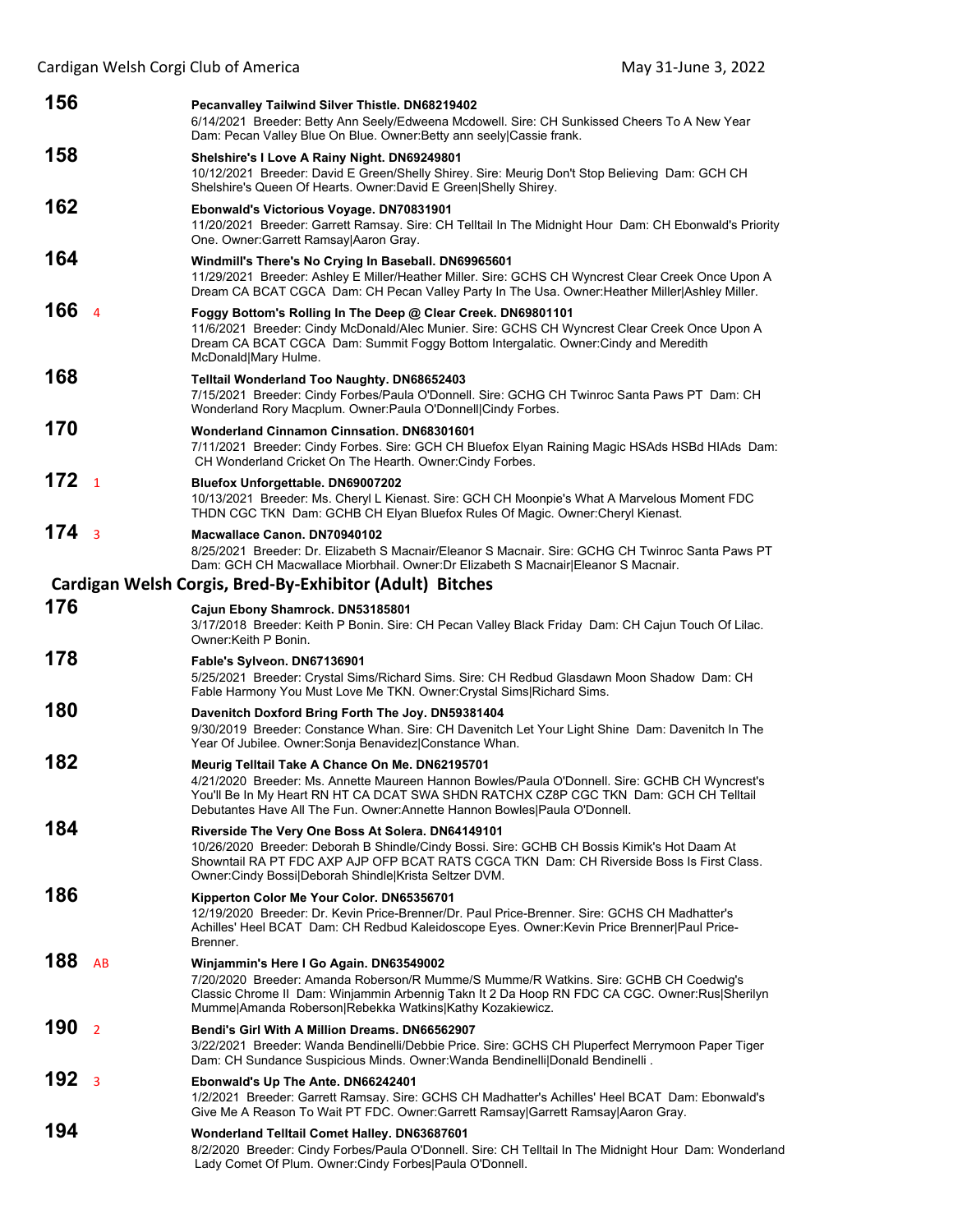| 196 <sub>1</sub> |                         | <b>Telltail's Wonderland Show Pony. DN62361402</b><br>4/14/2020 Breeder: Cindy Forbes/Paula O'Donnell. Sire: GCHB CH Wyncrest's You'll Be In My Heart RN<br>HT CA DCAT SWA SHDN RATCHX CZ8P CGC TKN Dam: CH Wonderland Rory Macplum. Owner:Paula<br>O'Donnell Cindy Forbes.                                                               |  |
|------------------|-------------------------|-------------------------------------------------------------------------------------------------------------------------------------------------------------------------------------------------------------------------------------------------------------------------------------------------------------------------------------------|--|
| 198              | $\overline{4}$          | Tailwind Pecan Valley Dragonfly. DN61122801<br>1/5/2020 Breeder: Cassie Frank/Betty Ann Seely. Sire: GCH CH Oak Leaf Redbud Dragon Eye RN Dam:<br>CH Tailwind Pecan Valley Outlander. Owner: Cassie Frank.                                                                                                                                |  |
| 200              |                         | Shakay F Nightengale. DN61888102<br>3/13/2020 Breeder: Sharon K Gewecke, Sire: GCH CH Kimberwicke's Grant Effect Dam: CH Shelshire's<br>Easter Lilly. Owner: Sharon Gewecke.                                                                                                                                                              |  |
| 202              |                         | Glasshouse Moving In Stereo. DN59785506<br>9/19/2019 Breeder: Lori A Frost. Sire: GCH CH Glasshouse I Can See For Miles Dam: Glasshouse Tell<br>Her About It. Owner: Lori Frost.                                                                                                                                                          |  |
| 204              |                         | <b>Cornerstone's Dessert First, DN64754802</b><br>10/14/2020 Breeder: Rita J Hellegers. Sire: CH Cornerstone's Battle Of Hearts Dam: CH Cornerstone's<br>Clouded Mirage. Owner: Rita J Hellegers.                                                                                                                                         |  |
| 206              |                         | Kidwelly Days Of Future Passed. DN69285001<br>5/17/2021 Breeder: Nancy Babyak/Mr. John Babyak. Sire: CH Rhydowen Blue Daniel Dam: CH White<br>Hart Cascade To Kidwelly. Owner: Nancy Babyak John Babyak.                                                                                                                                  |  |
|                  |                         | Cardigan Welsh Corgis, American Bred Bitches                                                                                                                                                                                                                                                                                              |  |
| 208 <sub>4</sub> |                         | Taelormaed's Everything You Want. DN54989306<br>4/7/2018 Breeder: Brenda Medlock/Jeff Medlock. Sire: GCH CH Blue Wagn Dragnet's Joe Friday Dam:<br>Taelormaed's Limited Edition. Owner: Brenda Medlock Jeff Medlock.                                                                                                                      |  |
| 210              | $\overline{\mathbf{3}}$ | Sovereign Black Opal. DN67743904<br>5/15/2021 Breeder: Rochelle L Severance. Sire: GCH CH Hope On Silver Cloud BN RA CGCA TKN<br>Dam: Twinroc Buckaroo Black Swan PT. Owner: Judy Trenn Dana Hasemeier Rochelle Severance. Nancy<br>Willoughby                                                                                            |  |
| 212              |                         | Xtacee Octane Atlantic City AXP AJP NFP BCAT ACT1J CGC TKN. DN59839102<br>9/23/2019 Breeder: Kathryn Schwabe/Lisa Rhyner. Sire: GCH CH Octane's Witch Hunt RN AXP AJP XFP<br>DCAT TKA ATT Dam: CH Xtacee Holiday On Ice. Owner: Heather Masch.                                                                                            |  |
| 214              | $\overline{1}$          | <b>Redbud Oak Leaf Permission Granted, DN63822502</b><br>7/17/2020 Breeder: Jane Crenshaw/George Ann Kuettel. Sire: GCHB CH Onalee Telltail That Touch Of<br>Mink Dam: CH Redbud Oak Leaf Dark Necessities. Owner:Annette Hannon Bowles Jane Crenshaw Paula<br>O'Donnell George Ann Kuettel.                                              |  |
| 216              | $\overline{2}$          | Visions Cardach Red Roses Too CGC TKN, DN64878903<br>11/13/2020 Breeder: Holly J Goldman-Craig/E. B. Bishop/Rita J Hellegers. Sire: CH Visions Debonaire<br>Commander In Chief FDC CGC TKN ATT Dam: GCH CH Cornerstone Visions Cardach Nostalgia RN<br>CGC TKA. Owner: Megan Peila Holly Goldman Craig Holly Goldman Craig. Mary Cummings |  |
|                  |                         | Cardigan Welsh Corgis, Open Bitches                                                                                                                                                                                                                                                                                                       |  |
| 218              | 1/W                     | Wonderland Telltail Bossa Nova. DN62361405                                                                                                                                                                                                                                                                                                |  |
|                  |                         | 4/14/2020 Breeder: Cindy Forbes/Paula O'Donnell. Sire: GCHB CH Wyncrest's You'll Be In My Heart RN<br>HT CA DCAT SWA SHDN RATCHX CZ8P CGC TKN Dam: CH Wonderland Rory Macplum. Owner:Sara<br>Austin.                                                                                                                                      |  |
| 220              | $\overline{a}$          | Merrymoon Granduc Vega Rising. FE763046<br>3/31/2018 Breeder: Sylvie Denault & Barbara Hoffman. Sire: CH Merrymoon Stand And Deliver Dam:<br>Granduc Merrymoon Athena Sun. Owner:Sylvie Denault Barbara Hoffman.Agent: Linda Williams                                                                                                     |  |
| 222              | $\overline{3}$          | Major Point Olympia At Blue Sky. DN68175201<br>11/22/2020 Breeder: Natalia Mayorova. Sire: Major Point Zucchero Dam: Major Point Queen Of Dragons.<br>Owner: Nancy Wilson   Lisa Croft-Elliott.                                                                                                                                           |  |
| 224              | AB                      | Wonderland Lady Comet Of Plum. DN52287801<br>12/11/2017 Breeder: Cindy Forbes. Sire: CH Twinroc-Telltail Here Come The Redcoats Dam: Coedwig's<br>Plum Kinda Wonderful. Owner: Cindy Forbes Paula O'Donnell.                                                                                                                              |  |
| 226              | AB                      | Rememberance Sand Storm. DN52293901<br>12/4/2017 Breeder: Richard Huff/Thomas Stewart. Sire: GCH CH Claymore's Ride The Lightning Dam:<br>CH Davenitch Sand Dancer. Owner:Kimberly Jacobson Thomas Steward Janet Steward Lissa Jacobson.                                                                                                  |  |
| 228              |                         | Bridgelady's Don't Stop Believin' DCAT CGC TKA VHMA. DN56943007<br>2/13/2019 Breeder: Bonnie Money/Stacy Triplett. Sire: GCH CH Winbuck's Ghost On A Midnight Ride CD<br>BN CGCA Dam: GCHB CH Bridgelady's Holly Jolly Christmas CA BCAT. Owner: Melonie Boyll Melonie-<br>Paige Boyll.                                                   |  |
| 230              | 2                       | Yasashiikuma Circular Source. DN65862101<br>4/30/2019 Breeder: Shelley Camm. Sire: GCHB CH Yasashiikuma Lest We Forget Dam: CH<br>Yasashiikuma Trade Secret. Owner:Deirdre Samples.Agent: Linda Williams                                                                                                                                  |  |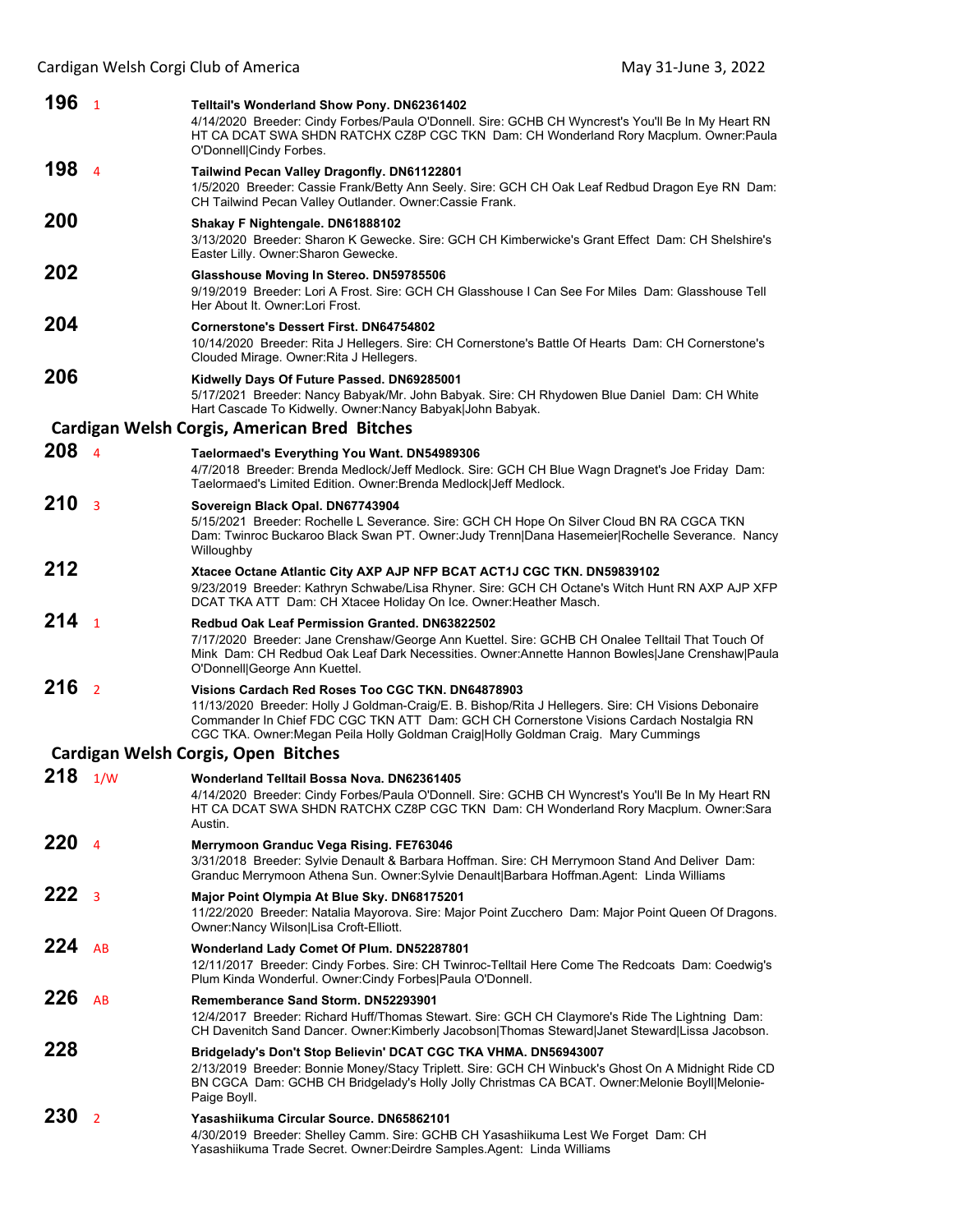| 232              |                         | Pecan Valley Pardon Me Boys Of Sunkissed. DN64434702<br>10/3/2020 Breeder: Cathy Baker. Sire: CH Pecan Valley Black Friday Dam: CH Pecan Valley Sunkissed<br>Ice Storm. Owner: Betty ann seely.                                                                                                                                      |
|------------------|-------------------------|--------------------------------------------------------------------------------------------------------------------------------------------------------------------------------------------------------------------------------------------------------------------------------------------------------------------------------------|
|                  |                         | Cardigan Welsh Corgis, Veteran (7-9 Years) Dogs                                                                                                                                                                                                                                                                                      |
| 135 <sub>4</sub> |                         | CH Rocky Ridge's Ticket To Ride. DN40677404<br>9/21/2014 Breeder: Kathi J Myers. Sire: GCH CH Rocky Ridge's Christmas Story Dam: CH Dragonpatch<br>Toireann Geneth. Owner:Kathi J Myers Philip Myers Amy Fields.Agent: Tim Zeitz                                                                                                     |
| 137 <sub>3</sub> |                         | GCHP CH Harmony's The Point Of No Return FDC. DN40796306<br>8/30/2014 Breeder: Helen I Cantrell/Dr. Elizabeth S Macnair/Eleanor S Macnair. Sire: CH Badagri<br>Breakdance Dam: CH Harmony Macwallace I'M A Little Bit Country. Owner: Helen I Cantrell. Agent: Lauren<br>McIlwraith                                                  |
| 139              |                         | GCHP CH Kingsbury Claymore Lucky Venture. DN39577001<br>3/24/2014 Breeder: Mr. Thomas V. Stewart/Janet Stewart/Jacque Glenn. Sire: GCHG CH Twinroc Santa<br>Paws PT Dam: GCHS CH Claymore's Madame Butterfly. Owner: Jacque Glenn Don W. Glenn.                                                                                      |
| 141              | $\overline{\mathbf{z}}$ | GCH CH RACH Bluefox Elyan Mvp CDX BN GN GO RM2 RAE3 PT CA DCAT CGCA TKA.<br>DN38037601<br>10/18/2013 Breeder: Penni Adrian/Susan Long/Cheryl L Kienast. Sire: GCHG CH Twinroc Santa Paws PT<br>Dam: GCHS DC Mockingbird Elyan Magic Moment RN HSAds HSBd HIAds HIBd HXAd HXBd CA<br>CGCA. Owner:Kathryn Howse Susan Long Ella Young. |
| 143              |                         | CH Laughingdawg Merrymoon Cedar Tree Spirit CA BCAT CGC TKN. DN41947402<br>12/24/2014 Breeder: Teresa Kay Smith/Barbara Hoffman. Sire: GCH CH Pluperfect Merrymoon Davenitch<br>Praise Thee Well Dam: Merrymoon Pluperfect Par Tay. Owner: Teresa K Smith Jan Holewinski Donald<br>Holewinski.                                       |
| 145              |                         | GCH CH Llysdraig My Father's Eyes 4 Mcwallac. DN37584001<br>6/18/2013 Breeder: Joan P Adams/Dr. Elizabeth S Macnair. Sire: GCHB CH Chaps Woodsy<br>Dreamcatcher Dam: GCHB CH Llys Draig Macwallace Shielagh Of Loch Shiel. Owner:Barbara<br>Blume Joan Adams.                                                                        |
| 147              |                         | GCHP2 CH Glasshouse 3c Touch Not The Cat HT FDC CA CGCA TKI. DN38751402<br>12/26/2013 Breeder: Lori A Frost. Sire: CH Coedwig 3c's Indigo Jasper Dam: Yardican Ifly. Owner: Lori<br>Frost M'Kayla Stahr.                                                                                                                             |
| 149              |                         | GCHP CH Xtacee Beach Cruiser. DN40052302<br>6/8/2014 Breeder: Kathryn Schwabe/Gus Schwabe D.V.M Sire: GCH CH Rhys Sunday With George CD<br>RE Dam: GCH CH Xtacee Black Swan. Owner: Lisa Rhyner Kathryn Schwabe.                                                                                                                     |
| 151              |                         | GCH CH Pecan Valley Telltail Frosty The Show Man. DN40001903<br>6/6/2014 Breeder: Paula O'Donnell/Betty Ann Seely. Sire: CH Pecan Valley Grand Larceny Dam: CH<br>Telltail Violets R Blue. Owner: Betty ann seely Cassie frank.                                                                                                      |
| 153              | $\mathbf{1}$            | GCH CH Xiv Karat Playing It Cool At Aubrey. DN41924101<br>12/1/2014 Breeder: Sherri Hurst/Mrs. Cynthia M Savioli/Mr. Vincent J Savioli. Sire: GCHB CH Heart Of<br>Gold Power Play Dam: CH Xiv Karat Truly A Gift From Spotlight. Owner:Cynthia M Savioli Vincent J Savioli<br> Sherri S Hurst.                                       |
| 155              |                         | GCHS CH Fernbriar Going Italian. DN43504701<br>3/26/2015 Breeder: Mackenzie Mann/Diana Mann. Sire: GCHS CH Sundance Itakemineblack Dam:<br>Carddicted Dealers Choise. Owner: Mackenzie Mann   Diana Mann   M Eriksson.                                                                                                               |
|                  |                         | Cardigan Welsh Corgis, Veteran (9-11 Years) Dogs                                                                                                                                                                                                                                                                                     |
| 1574             |                         | <b>CH Davenitch Sidewalk Prophet. DN36241601</b><br>3/3/2013 Breeder: Constance Whan. Sire: CH Kennebec Everybody Loves Dam: Davenitch Chonda.<br>Owner:AMY MCGUIRE.                                                                                                                                                                 |
| 159              | $\mathbf{1}$            | GCH CH Winbuck's Ghost On A Midnight Ride CD BN CGCA. DN33162701<br>1/29/2012 Breeder: Sue E Harrison/Jan A Dickson/Charles H Harrison. Sire: GCHS CH Regent Midnight<br>Rush RN NAP NJP Dam: CH Winbuck's Ghost Of A Rose. Owner: Gina Weidner.                                                                                     |
| 161              | $\overline{2}$          | GCHB CH Afara Send In The Clowns, DN31831301<br>7/5/2011 Breeder: Paul Chen. Sire: DC Coedwig's Malachite RN HSAsc HSBd HIAdsc HXAds Dam: CH<br>Afara Jolene. Owner: Emily Banaszak.                                                                                                                                                 |
| 163              | $\overline{3}$          | GCHB CH Shadowalk Houston. DN35152502<br>9/7/2012 Breeder: Susan Carl Lassila/D. A Lassila. Sire: GCH CH Shadowalk Wizard Esquire Dam: CH<br>Shadowalk Under Sunny Skies. Owner: Sharon and Michael Fremer and Susan and Don Lassila.                                                                                                |
|                  |                         | Cardigan Welsh Corgis, Veteran (11+ Years) Dogs                                                                                                                                                                                                                                                                                      |
| 165 <sub>2</sub> |                         | GCHP CH Kingsbury Tail Ridge Road. DN26535003<br>11/20/2009 Breeder: Jacque Glenn. Sire: GCH CH Telltail T For Two Dam: CH Kipperton's Passione-<br>Adagio. Owner:DeAnne and Brian Poole.                                                                                                                                            |
| 167              | $\mathbf{1}$            | GCHS CH Beaguile's Suit Up. DN29664106<br>10/29/2010 Breeder: Ms. Ferris Beashau/Emily Banaszak. Sire: CH Shadowalk Trademark Dam: CH<br>Beaszak's Running With Scissors RN. Owner: Ferris Beashau Joanne Beashau Nancy Willoughby.                                                                                                  |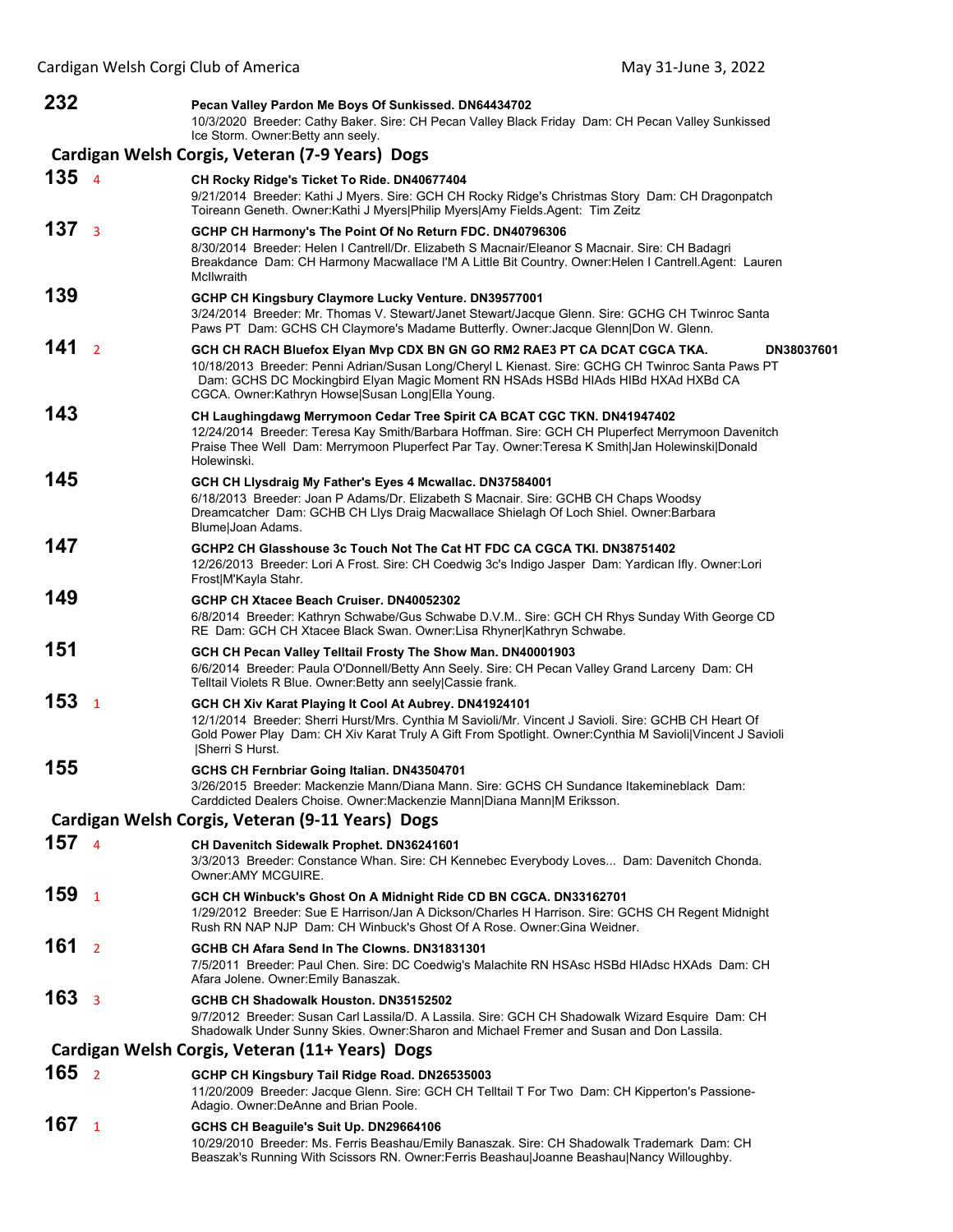## **Cardigan Welsh Corgis, Herding Titled Class Dogs**

| 169 $AB$         |                              | CH Woodrose Allegro No Gentleman HT. DN37110903<br>5/25/2013 Breeder: Jeri Bon/Jessica Viera/Karen Lyons. Sire: GCHG CH Allegro Southern Charm PT<br>Dam: GCHB CH Woodrose Fan The Flames. Owner: Karen Lyons.                                                                                            |
|------------------|------------------------------|-----------------------------------------------------------------------------------------------------------------------------------------------------------------------------------------------------------------------------------------------------------------------------------------------------------|
| 171              | <b>AB</b>                    | GCHG CH Wildwood Hammerin' Hank Of LandsEnd HT. DN43350804<br>6/12/2015 Breeder: Maurine Harrison. Sire: CH Woodrose Allegro No Gentleman HT Dam: Wildwood<br>Hearts A-Burstin'. Owner: Penny Kroh. Cydne Clark                                                                                           |
| 173              |                              | CH Rhys Shoeless Joe PT. DN44433901<br>10/22/2015 Breeder: Beverly Johnson/Shirley Hobbs. Sire: GCHG CH Twinroc Santa Paws PT Dam: CH<br>Grangefield Endless Love At Rhys. Owner:Donald F Cecelia E Williams Cecelia E Williams  Donald F<br>Williams.                                                    |
| 175              |                              | GCHB CH Bridgelady Touch The Clouds PT. DN48413602<br>1/16/2017 Breeder: Bonnie Money. Sire: GCHG CH Turn-Key's Little Big Man RN Dam: Bridgelady's Hot<br>Wheels Of Drindod OA OAJ. Owner:Donald F Cecelia E Williams Donald F Williams  Cecelia E Williams.                                             |
| 177 <sub>2</sub> |                              | CH Snapdragon Don't Go Bacon My Heart PT. DN66203601<br>1/28/2021 Breeder: Lisa Anderson D.V.M Sire: CH Sunkissed Cheers To A New Year Dam: GCH CH<br>Snapdragon Heart Of The Matter. Owner:Lisa Anderson DVM. Lauren McIlwraith                                                                          |
| 179              | $\overline{4}$               | <b>CH White Hart Felix Felicis PT TKN. DN63767208</b><br>8/15/2020 Breeder: Barbara R Miller. Sire: GCH CH Timepiece's I Am I Said FDC BCAT CGCA CGCU<br>TKN ATT VSWB Dam: GCH CH White Hart Crazy Little Thing Called Love HSAds HIAds CGCA CGCU<br>TKN. Owner:Barbara Miller.                           |
| 181 <sub>3</sub> |                              | GCH CH Lanakila's Dwarf King Of Debonaire BN RE PT FDC BCAT CGCA TKN ATT. DN59701112<br>9/25/2019 Breeder: Heidi C L Kilgore. Sire: CH Cardiridge Blue Ain't My Color Dam: Lanakila's<br>Something Worth Hanging On To. Owner: Kathryn Tanguay.                                                           |
| 183 <sub>1</sub> |                              | CH Cardiridge's Social Experiment PT. DN62216701<br>5/12/2020 Breeder: Marla Gardner. Sire: CH All Trade Uptown Funk Dam: CH Cardiridge I Am No<br>Shrinking Violet. Owner: Mary Sue Olcott Lauren Simmermeyer DVM.                                                                                       |
|                  |                              | Cardigan Welsh Corgis, Veteran (7-9 Years) Bitches                                                                                                                                                                                                                                                        |
| 234              |                              | GCH CH Fine Creek's Doll Baby. DN42724501<br>4/19/2015 Breeder: Anne Taylor. Sire: CH Woodrose Risky Rumor HSAs Dam: CH Woodrose Garden<br>Party At Fine Creek. Owner: Anne Taylor.                                                                                                                       |
| 236 <sub>1</sub> |                              | GCH CH Rrr Infinity Of Love CGC. DN43276701<br>5/23/2015 Breeder: Nancy Z Willoughby/Amy Hill/Jill Rauh. Sire: GCHS CH Beaguile's Suit Up Dam: CH<br>Raglan Renaissance. Owner: Nancy Willoughby.                                                                                                         |
| 238 <sub>2</sub> |                              | GCH CH Yasashiikuma Jaunty Jolene. DN42507003<br>12/26/2014 Breeder: Shelley Camm. Sire: GCHG CH Telltail Like A Rolling Stone Dam: GCH CH<br>Yasashiikuma Smoky Mountn Maid. Owner:Catherine Skimin.Agent: Kathryn Schwabe                                                                               |
| 240 <sub>3</sub> |                              | GCHB CH Davenitch Doxford Sand Pipers Jewel CD BN RAE FDC OAP OJP NFP CA BCAT RATN CGCA TKI. DN41738203<br>1/26/2015 Breeder: Constance Whan. Sire: CH Davenitch Sand Piper Dam: CH Davenitch Shooting Star<br>Angelica. Owner: Sonja Benavidez Constance Whan.                                           |
| 242 <sub>4</sub> |                              | GCH CH Harmony's Say You Love Me. DN40796305<br>8/30/2014 Breeder: Helen I Cantrell/Dr. Elizabeth S Macnair/Eleanor S Macnair. Sire: CH Badagri<br>Breakdance Dam: CH Harmony Macwallace I'M A Little Bit Country. Owner: Helen Cantrell and Crystal<br>Sims.                                             |
| 244              |                              | GCH CH Arbennig Hello Kitty. DN41032003<br>7/11/2014 Breeder: Emily Banaszak / Cynthia Banaszak / . Sire: GCHG CH Twinroc Santa Paws PT<br>Dam: GCH CH Arbennig Soft Kitty Warm Kitty. Owner: Emily Banaszak.                                                                                             |
|                  |                              | Cardigan Welsh Corgis, Veteran (9-11 Years) Bitches                                                                                                                                                                                                                                                       |
| 246              |                              | CH C-Myste Baledwr Sn Icing On The Cake RN CGC TKN. DN34872806<br>9/2/2012 Breeder: Carolyn L Cannon/Megan Hanselman/Amanda Katasse/Jeri Bon. Sire: GCHB CH C-<br>Myste Baledwr Whomping Willow Dam: CH Snowrose Poetic Charm BN RN CGC. Owner: Jill Rauh.                                                |
| 248              | 1/AOM<br><b>Best Veteran</b> | GCHG CH Xiv Karat She's All The Rave At Lazy Paws CGC. DN34717304<br>9/24/2012 Breeder: Kevin Curran/Shari Curran/Sherri Hurst. Sire: GCHG CH Xiv Karat Heart Of Gold Harry<br>Go Lucky RI CGCA CGCU TKN Dam: CH Spotlight's Xiv Karat Be True To Your Heart CD RA.<br>Owner: Sherri Hurst   Nicki Short. |
| 250              | 2                            | CH Social Dreaming Matrix HSAd HSAsM CGC. DN34507308<br>7/14/2012 Breeder: Mary Sue Olcott/Maggie Cannon. Sire: CH Social's Destination Unknown NA OAJ<br>NAP NJP Dam: CH Beaguile Social's Make It Work. Owner: Mary Sue Olcott Maggie Cannon.                                                           |
| 252              | AB                           | CH Claymore's Edge Of Glory At Xtacee. DN35378402<br>12/3/2012 Breeder: Mr. Thomas V. Stewart / Janet Stewart / Richard Huff. Sire: CH Claymore's<br>Darkening Dam: CH Mantle-Aurigan Princess Bride. Owner:Kathryn Schwabe.                                                                              |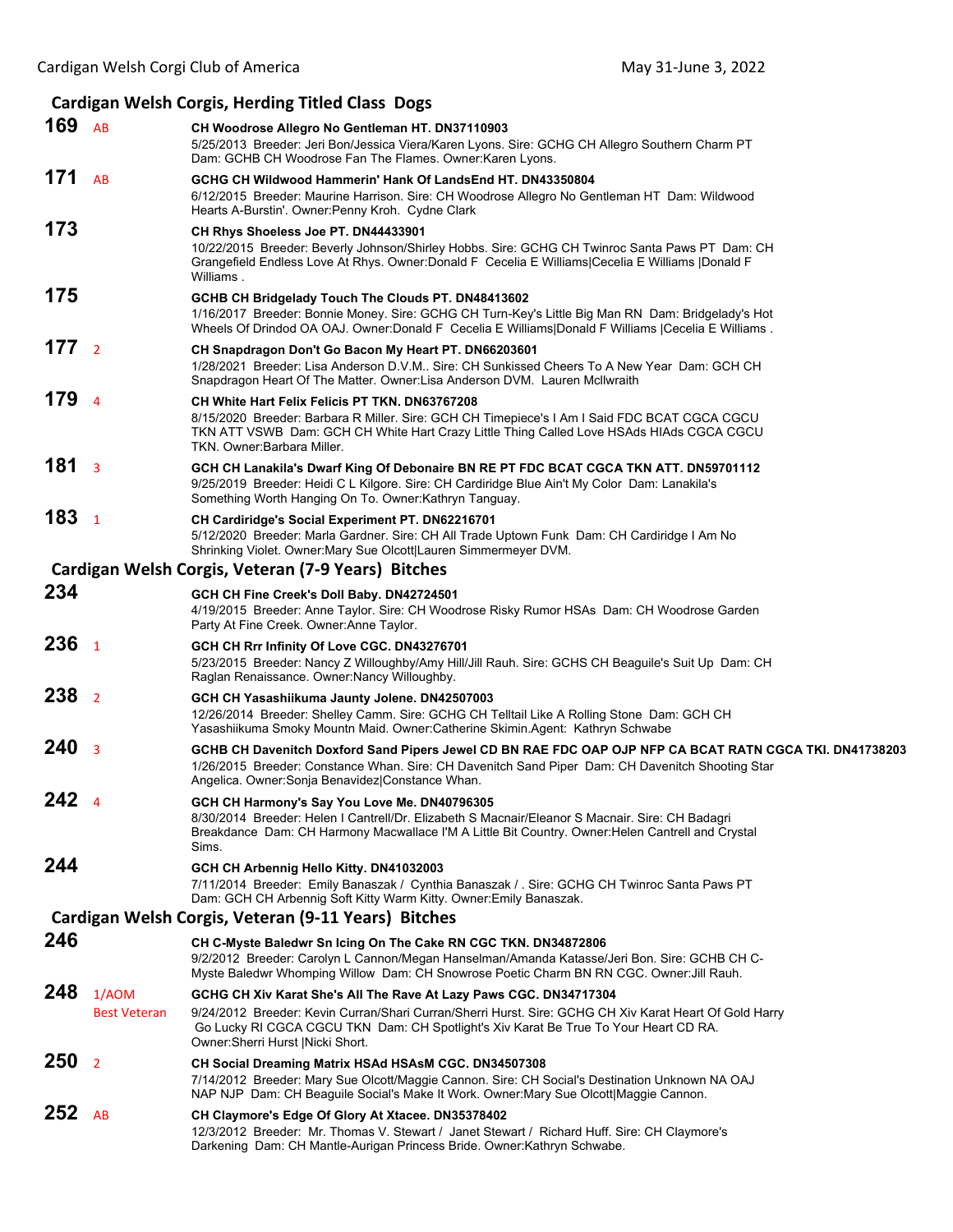| $254$ 4          |                           | GCHS CH All Trade Gone Cosmopolitan. DN36001001<br>7/7/2012 Breeder: Ingrid Prytz Ohm. Sire: GCHG CH Xtacee Dancin In The Moonlight Dam: All Trade<br>Shaken Not Stirred. Owner: Angela Reilly Theo Bernstein.                                                                                                                                                  |
|------------------|---------------------------|-----------------------------------------------------------------------------------------------------------------------------------------------------------------------------------------------------------------------------------------------------------------------------------------------------------------------------------------------------------------|
| 256              |                           | GCHS CH Corona Kissimmee Blue Of Pecan Valley. DN37009604                                                                                                                                                                                                                                                                                                       |
|                  |                           | 5/16/2013 Breeder: Betty Ann Seely. Sire: GCH CH Hope On Cause For Applause Dam: Shakespear's<br>Juliet From Camelot. Owner:William Flood Betsy Flood.Agent: Christina Roberts                                                                                                                                                                                  |
| 258              |                           | GCH CH Laughing Dawg's Myrna Loy BCAT CGC TKN. DN36643601<br>4/9/2013 Breeder: Teresa Kay Smith. Sire: CH Merrymoon Pluperfect Pathway Dam: CH Redbud's I Saw<br>Her Standing There. Owner: Teresa K Smith.                                                                                                                                                     |
| 260 <sub>3</sub> |                           | GCHS CH Winddancer All That And Then Some RN, DN33743701<br>5/4/2012 Breeder: Mary DeToma. Sire: CH Lost River Splash N Dash Dam: CH Suncliffe Truro @<br>Winddancer. Owner: Mary DeToma.                                                                                                                                                                       |
|                  |                           | Cardigan Welsh Corgis, Veteran (11+ Years) Bitches                                                                                                                                                                                                                                                                                                              |
| 262 <sub>1</sub> |                           | GCHS CH Fernbriar Songs In The Key Of Q. DN30278901<br>3/25/2011 Breeder: Diana Mann/Mackenzie Mann/Marla Gardner. Sire: CH Rockabilly Rebel Rouser<br>Dam: Fernbriar Monkey Be Monkey Do. Owner:Diana Mann Mackenzie Mann.                                                                                                                                     |
| $264$ 4          |                           | CH PACH2 Cool Sensation Z Domu Polanki BN RN MXP11 MXPC MJP11 MJPC PAX2 MFP DCAT CGC TKN. DN31162903<br>12/5/2010 Breeder: Anna Pol. Sire: GCH CH Rhys Sunday With George CD RE Dam: Cool'N Fool For<br>Filofany Gaucho. Owner: Heather Masch.                                                                                                                  |
| 266 <sub>2</sub> |                           | GCH CH Ebonwald's A Blessed Pirate Queen HT. DN27475204<br>11/29/2009 Breeder: Garrett Ramsay. Sire: CH Wolfrun Brave New World Dam: CH Bendi Ebonwald<br>Smthing 2 Prove. Owner: Garrett Ramsay.                                                                                                                                                               |
| 268 <sub>3</sub> |                           | GCHB CH Karina's Peach Que Sera Sera. DN26391902<br>11/19/2009 Breeder: Lynn A Griner/Ms. Stephanie J Hoyer/Guyan Watrous. Sire: CH Coldstream Peach<br>Taldega Nites Dam: CH Peach's Karina Foxbrk Payday FDC OA OAJ SWE SCNE SINE SCM SHDN<br>THDN CGC. Owner:Donald F Cecelia E Williams Donald F Williams  Cecelia E Williams.                              |
|                  |                           | <b>Cardigan Welsh Corgis, Herding Titled Class Bitches</b>                                                                                                                                                                                                                                                                                                      |
| 270 <sub>2</sub> |                           | Redbud's Sexy Sadie HSAd HSAsM. DN52610604<br>1/3/2018 Breeder: Jane Crenshaw. Sire: GCH CH Blu Skyy's Ziggy Stardust CGC Dam: Redbud<br>Pluperfect Merrymoon Savoy Truffle. Owner: Mary Sue Olcott Maggie Cannon.                                                                                                                                              |
| 272 <sub>3</sub> |                           | <b>Twinroc Buckaroo Black Swan PT, DN47408701</b><br>8/8/2016 Breeder: Lyn Buck/Doris Slaboda. Sire: Twinroc Texas Two Step Dam: CH Buckaroo Twinroc's<br>American Girl. Owner: Rochelle Severance.                                                                                                                                                             |
| 384 <sub>1</sub> |                           | GCHB CH Snapdragon Deep In The Heart Of Texas PT FDC CGC TKN. DN59309501<br>8/4/2019 Breeder: Lisa Anderson D.V.M Sire: GCHG CH Xiv Karat Heart Of Gold Harry Go Lucky RI<br>CGCA CGCU TKN Dam: GCH CH Snapdragon Bless Your Heart. Owner: Lisa Anderson DVM.                                                                                                   |
|                  |                           | <b>Cardigan Welsh Corgis, Best of Breed</b>                                                                                                                                                                                                                                                                                                                     |
| 185              |                           | GCHG CH Geran's Big Money Of Glasshouse BCAT. DN61853101                                                                                                                                                                                                                                                                                                        |
|                  | <b>AOM</b>                | 2/20/2020 Breeder: Lori A Frost/M'Kayla Stahr. Sire: GCHP CH Kosmar Striking Back Of Bridgelady CA<br>CGCA Dam: CH Glasshouse Turn The Page. Owner:Gerald William Roach MKayla Stahr.                                                                                                                                                                           |
| 187              | <b>SEL</b><br><b>OHBB</b> | GCHS CH Madhatter's Achilles' Heel BCAT, DN54525507<br>6/11/2018 Breeder: Stephanie Mikel/Garrett Ramsay. Sire: GCHB CH Redbud Across The Universe Dam:<br>GCHB CH Ebonwald's Infinite Ice Winter At Madhatter BCAT. Owner: Stephanie Mikel.                                                                                                                    |
| 189              | <b>BB</b>                 | GCHS CH Redbud Across The Universe. DN47449203<br>8/17/2016 Breeder: Jane Crenshaw. Sire: GCH CH Boss Is Riverside's Sugar Daddy Dam: Redbud<br>Pluperfect Merrymoon Savoy Truffle. Owner: Corona Ona Maz Kennels LLC Jane Crenshaw.Agent:<br>Christina Mazepink                                                                                                |
| 191              |                           | CH Woodrose Rhys Temeraire ACT1 CGC TKN. DN56642903<br>2/14/2019 Breeder: Karen Lyons/Penny Kroh. Sire: CH Cymbrogi's Equilibrium Dam: GCH CH Woodrose<br>A Rumor In Blue BCAT. Owner: Lorie Poff. Agent: Sharon Frampton                                                                                                                                       |
| 193              | <b>AOM</b>                | GCH CH Serah Here Comes The Sun. DN59057205<br>8/7/2019 Breeder: Jane B Smith/Patrick A Smith. Sire: CH Kino's Quarry Tiger Eye At Redbud Dam: CH<br>Cymbrogi Autumn's Legacy To Serah From Llynhill. Owner: Jane Smith Patrick Smith.                                                                                                                          |
| 195              |                           | GCH CH Bluefox Elyan Raining Magic HSAds HSBd HIAds. DN51199501<br>9/20/2017 Breeder: Penni Adrian/Susan Long/Cheryl L Kienast. Sire: GCHB CH Wyncrest's You'll Be In My<br>Heart RN HT CA DCAT SWA SHDN RATCHX CZ8P CGC TKN Dam: GCHS DC Mockingbird Elyan<br>Magic Moment RN HSAds HSBd HIAds HIBd HXAd HXBd CA CGCA. Owner:Susan Long.Agent: Jaclyn<br>Smith |
| 197              | AB                        | CH Cub Run's Dark Side Of The Moon. DN53597801<br>12/7/2017 Breeder: Mrs. Kimberly M Moshlak/Ms. HELEN B TURIN. Sire: CH Grangefield Aberdovey<br>Valentino Dam: Aurigan Midnight Rendezvous At Cub Run. Owner: Kimberly Moshlak.                                                                                                                               |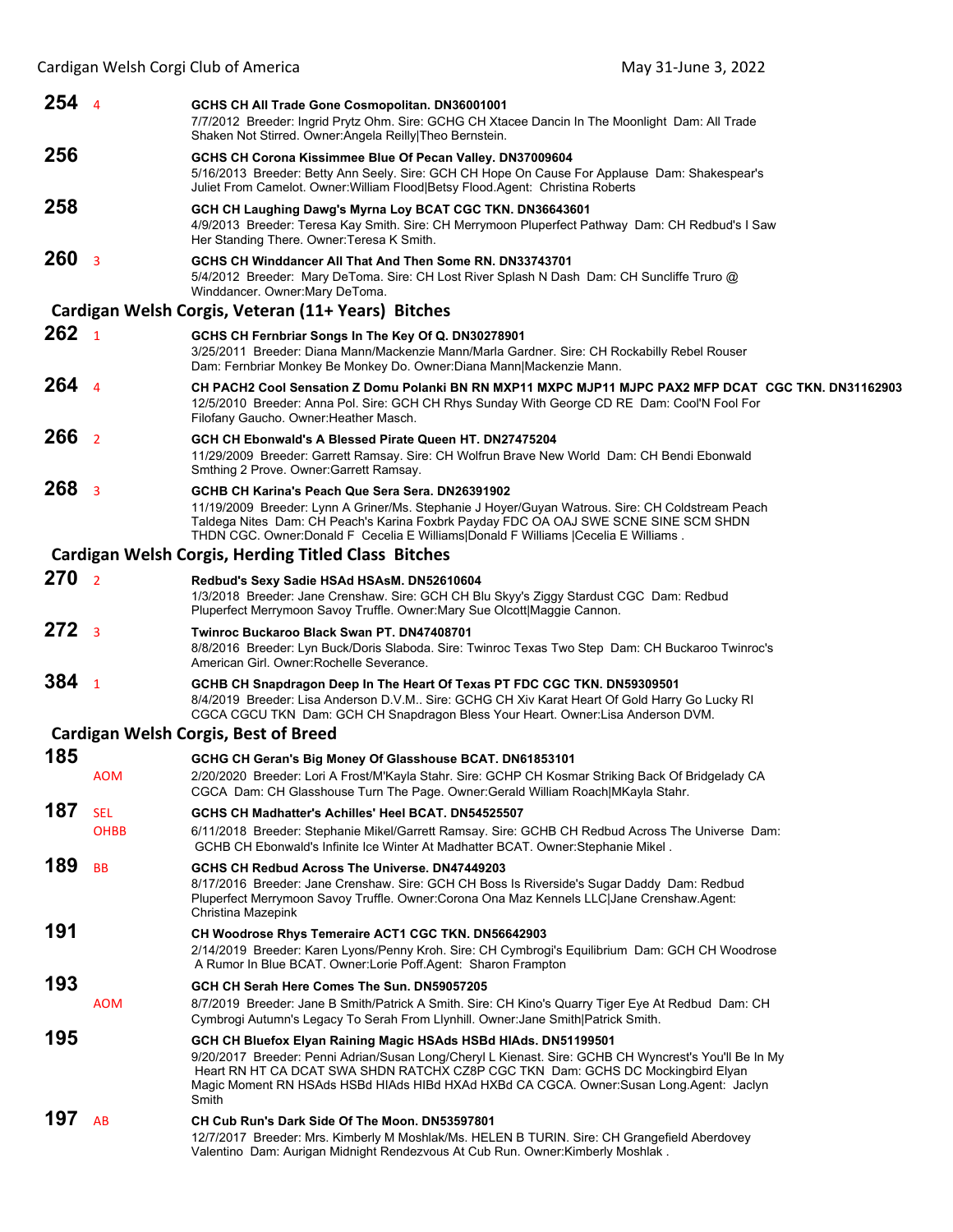| 199 |            | GCH CH Octane's Witch Hunt RN AXP AJP XFP DCAT TKA ATT. DN44495401<br>10/31/2015 Breeder: Heather Masch. Sire: GCHP CH Xtacee Beach Cruiser Dam: CH PACH2 Cool<br>Sensation Z Domu Polanki BN RN MXP11 MXPC MJP11 MJPC PAX2 MFP DCAT CGC TKN.<br>Owner: Heather Masch.                                                  |  |
|-----|------------|-------------------------------------------------------------------------------------------------------------------------------------------------------------------------------------------------------------------------------------------------------------------------------------------------------------------------|--|
| 201 |            | GCHS CH Wyncrest Clear Creek Once Upon A Dream CA BCAT CGCA. DN44612703<br>12/11/2015 Breeder: Kathryn A Metcalfe. Sire: GCHG CH Turn-Key's Little Big Man RN Dam: GCHB CH<br>Mockingbird-Wyncrest's I Believe In Magic RN OAP NJP OFP CA CGC. Owner: Mary Hulme Kathryn<br>Metcalfe.                                   |  |
| 203 |            | GCH CH Bridgelady's You'LI Never Walk Alone RE FDC FCAT4 CGCU TKN. DN44798304<br>12/25/2015 Breeder: Bonnie Money. Sire: GCH CH Winbucks Mosaic Wheel D'Fortune UDX9 OGM HSAd<br>TKI Dam: CH Bridgelady's Life In The Fast Lane RN CGCA. Owner:Deborah Frank.                                                           |  |
| 205 | AB         | CH Snapdragon Don't Go Bacon My Heart PT. DN66203601<br>1/28/2021 Breeder: Lisa Anderson D.V.M Sire: CH Sunkissed Cheers To A New Year Dam: GCH CH<br>Snapdragon Heart Of The Matter. Owner: Lisa Anderson DVM. Lauren McIlwraith                                                                                       |  |
| 207 |            | CH Supernatural The Road Ahead. DN65064703<br>12/30/2020 Breeder: C F CAMIN. Sire: CH Kino's Quarry Tiger Eye At Redbud Dam: GCHS CH Bluefox<br>Elyan Mine Not Yours. Owner: Dayl Phillip.                                                                                                                              |  |
| 209 |            | CH Macwallace Wish You Were Here, DN60025901<br>9/27/2019 Breeder: Dr. Elizabeth S Macnair/Eleanor S Macnair. Sire: GCHS CH Aubrey's Mystery Date<br>For Xiv Karat Dam: GCH CH Macwallace Miorbhail. Owner: Virginia Wilson. Agent: Sherri Hurst                                                                        |  |
| 211 |            | GCH CH Allegro No Sleep Til Brooklyn BCAT. DN61799501<br>3/6/2020 Breeder: Jeri Bon/Jessica Viera. Sire: GCHB CH Allegro Grandiose Frankly My Dear RA PT<br>FDC CA DCAT RATN CGCA TKN Dam: Grandiose Fools Rush In At Ataraxis. Owner: Jeri Bon Jessica<br>Viera.                                                       |  |
| 213 | AB         | <b>CH Landsend-Woodrose Truckin'. DN64206103</b><br>11/5/2020 Breeder: Penny Kroh/Karen Lyons. Sire: CH Woodrose Stacked Deck FDC CGC Dam: GCH<br>CH Woodrose A Rumor In Blue. Owner: Karen Lyons.                                                                                                                      |  |
| 215 | AB         | CH Serah In Search Of Waldo, DN64318601<br>9/12/2020 Breeder: Patrick A Smith/Jane B Smith. Sire: GCH CH Serah Here Comes The Sun Dam:<br>Bumbleberry Bit-O-Honey Of Serah. Owner: Patrick Smith Jane Smith.                                                                                                            |  |
| 217 |            | GCH CH Heulwen Blodeuo Andy Walks With Me. DN57220802<br>2/25/2019 Breeder: Lori Sams/Shelley Camm. Sire: GCHB CH Wyncrest's You'll Be In My Heart RN HT CA<br>DCAT SWA SHDN RATCHX CZ8P CGC TKN Dam: GCH CH Yasashiikuma Angie Of Heulwen.<br>Owner: Barbara Blume Lori Sams.                                          |  |
| 219 | <b>AOM</b> | CH Windmill's Remember The Time, DN61080003<br>1/8/2020 Breeder: Ashley E Miller/Cassie Frank/Heather Miller. Sire: GCHP CH Xiv Karat A Date To<br>Remember FDC CGC TKN Dam: CH Pecan Valley Party In The Usa. Owner: Sherry Green. Ashley E. Miller                                                                    |  |
| 221 |            | CH Cosmopolitans Just You Wait. DN58916401<br>5/19/2019 Breeder: Angela Reilly/Theo Bernstein. Sire: GCH CH Boss Is Riverside's Sugar Daddy Dam:<br>GCHS CH All Trade Gone Cosmopolitan. Owner: Angela Reilly.                                                                                                          |  |
| 223 |            | GCHB CH Onalee Telltail That Touch Of Mink. DN46204201<br>3/10/2016 Breeder: Christina O Roberts/Paula O'Donnell. Sire: GCH CH Boss Is Riverside's Sugar Daddy<br>Dam: Telltail Hurrikane Smarty Pants. Owner: Annette Hannon Bowles P O'Donnell Ana Franzluebbers C<br>Onalee Mazepink.                                |  |
| 225 |            | CH Penfro Show Don't Tell. DN66576703<br>4/9/2021 Breeder: Valerie Allison. Sire: GCH CH Woodrose Landsend Somebody To Love FDC SCN<br>CGC TKI ATT VSWB Dam: GCH CH Stornoway Penfro Comin' In Hot TKI. Owner: Cynthia B Bossi.                                                                                         |  |
| 227 |            | GCH CH Timepiece's I Am I Said FDC BCAT CGCA CGCU TKN ATT VSWB. DN44160104<br>11/4/2015 Breeder: Charlene Anderson. Sire: GCH CH Merrythought The Keeping Quilt Dam: GCH CH<br>Aurigan Timepiece's Sweet Caroline FDC BCAT RATN CGCA CGCU TKI ATT VHMA VSWB.<br>Owner: Charlene A.F. Anderson Gary Anderson Mary Joyce. |  |
| 229 | AB         | CH 3c's Winjammin's Ready Aim Fire. DN65517603<br>1/23/2021 Breeder: Sally Joaquin. Sire: CH Coedwig's First Dynasty Dam: 3c's Eagles Feather CGCA<br>TKA ATT. Owner:Rus Sherilyn Mumme Sally Joaquin.                                                                                                                  |  |
| 231 |            | CH Glasshouse They Say There's Gold RN BCAT SCN THDN CGCA CGCU TKN. DN58089001<br>2/23/2019 Breeder: Lori A Frost. Sire: GCH CH Glasshouse Black Jack HSAsM FDC CAA RATN CGC<br>TKN Dam: Glasshouse Runnin' From The Blues. Owner: Courtney Wissig Lori Frost.                                                          |  |
| 233 |            | CH Redbud Trick-Key Magic CGC TKN. DN61200404<br>1/6/2020 Breeder: Jane Crenshaw. Sire: CH Kingsbury's Just A Little Hocus Pocus Dam: Kino's Quarry<br>Amber At Redbud, Owner: Valerie Smith,                                                                                                                           |  |
| 235 |            | GCHB CH Riverside Boss Is Bet's On BCAT. DN61406005<br>3/6/2020 Breeder: Deborah B Shindle/Cindy Bossi. Sire: CH All Trade Uptown Funk Dam: CH Riverside<br>Boss Is First Class. Owner: Gail Street Deborah Shindle.                                                                                                    |  |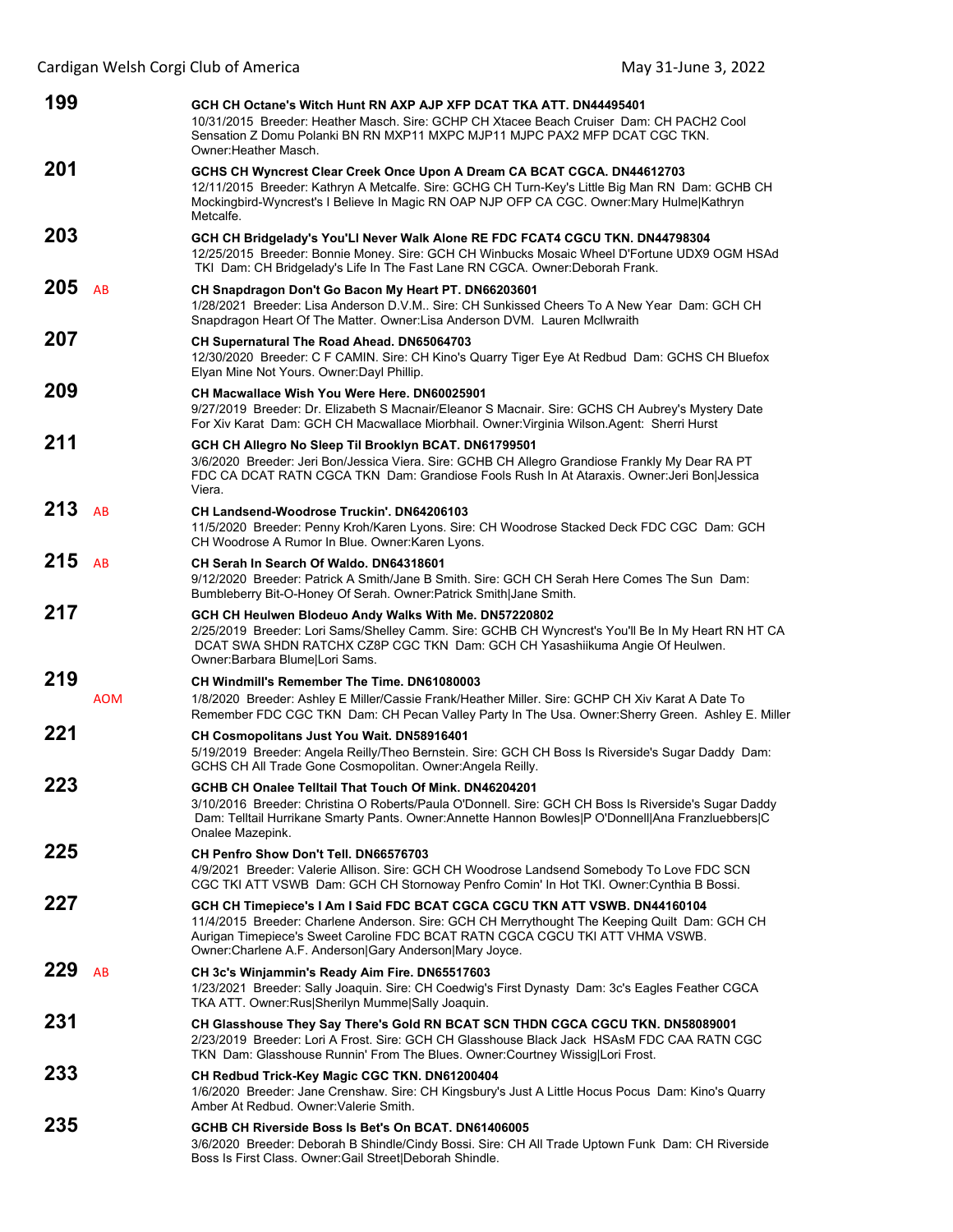| Cardigan Welsh Corgi Club of America<br>May 31-June 3, 2022 |                                                                                                                                                                                                                                                                                                                                     |  |
|-------------------------------------------------------------|-------------------------------------------------------------------------------------------------------------------------------------------------------------------------------------------------------------------------------------------------------------------------------------------------------------------------------------|--|
| 237                                                         | GCHG CH Winddancer Astonishment Of The Heart, DN47271201<br>6/29/2016 Breeder: Mary DeToma. Sire: CH Suncliffe Winddancer Wonsqueak @ Dirigo Dam: GCHS CH<br>Winddancer All That And Then Some RN. Owner: Mary DeToma Lauren Costa.                                                                                                 |  |
| 239                                                         | GCH CH Corona Red Phoenix Rising. DN64183301<br>7/29/2020 Breeder: Ms. Betsy Flood/William Flood. Sire: GCHS CH Madhatter's Achilles' Heel BCAT<br>Dam: GCHS CH Corona Kissimmee Blue Of Pecan Valley. Owner: Betsy Flood William Flood Christina<br>Roberts Agent: Christina Mazepink                                              |  |
| 241                                                         | CH Windmill's Once In A Blue Moon. DN60448203<br>11/11/2019 Breeder: Ashley E Miller/Heather Miller. Sire: GCHG CH Toreth's Tungsten Archer FDC Dam:<br>CH Coedwig's Sunrise On Lanikai Beach. Owner: Kamla Utz Ashley Miller.                                                                                                      |  |
| 243                                                         | CH Kipperton Listen To Reason. DN65356703<br>12/19/2020 Breeder: Dr. Kevin Price-Brenner/Dr. Paul Price-Brenner. Sire: GCHS CH Madhatter's<br>Achilles' Heel BCAT Dam: CH Redbud Kaleidoscope Eyes. Owner: Kevin Price Brenner   Paul Price-<br>Brenner.                                                                            |  |
| 245                                                         | GCH CH Rochar's Ruler Of The Roost At Shelshire, DN65046201<br>12/1/2020 Breeder: Ms. Rita Wagoner. Sire: CH Oak Leaf Redbud Let's Go! Dam: CH Shelshire Drama<br>Queen At Rochar. Owner: Sydney Wills Shelly Shirey.                                                                                                               |  |
| 247                                                         | GCH CH Glasshouse I Can See For Miles. DN47675302<br>9/15/2016 Breeder: Lori A Frost. Sire: GCH CH Xiv Karat Playing It Cool At Aubrey Dam: GCH CH<br>Glasshouse Bring It All Home PT CAA. Owner:Lori Frost Cassie Petersen.                                                                                                        |  |
| 249                                                         | GCH CH Wellshire Raiders March. DN49680401<br>5/8/2017 Breeder: Paula B Weller. Sire: CH Wellshire Starbuck Dam: GCHS CH Wellshire Absolut Magic.<br>Owner: Kathy Immer Paula Weller.                                                                                                                                               |  |
| 251<br><b>AOM</b>                                           | GCH CH Oak Leaf Redbud Dragon Eye RN. DN48082907<br>11/15/2016 Breeder: George Ann Kuettel/Bruce Kuettel/Jane Crenshaw. Sire: CH Kino's Quarry Tiger Eye<br>At Redbud Dam: Elyan Bluefox No Cure For Crazy CGC. Owner:George Ann Kuettel George Ann<br>Kuettel Jane Crenshaw Bruce Kuettel.Agent: Linda Williams                    |  |
| 253                                                         | GCH CH Blu Skyy's Ziggy Stardust CGC. DN48266301<br>11/29/2016 Breeder: Nancy Wilson/Madeline Wilson. Sire: CH Kino's Quarry Tiger Eye At Redbud Dam:<br>GCH CH Blu Skyy's Bella Luna. Owner:Nancy Wilson Madeline Wilson Lisa Croft-Elliott.                                                                                       |  |
| 255                                                         | CH Redbud Glasdawn Moon Shadow. DN44595701<br>10/10/2015 Breeder: Pam Brand/S Jane Crenshaw. Sire: GCHS CH Rochars Wizard Of Menlo Park At<br>Shelshire Dam: Redbud Oakleaf Pretzel Logic. Owner: Jane Crenshaw.                                                                                                                    |  |
| 257<br><b>AOM</b>                                           | GCHB CH Wyncrest's You'll Be In My Heart RN HT CA DCAT SWA SHDN RATCHX DN44612701 12/11/2015 Breeder:<br>: GCHG CH Turn-Key's Little Big Man RN Dam: GCHB CH Kathryn A Metcalfe. Sire<br>Mockingbird-Wyncrest's I Believe In Magic RN OAP NJP OFP CA CGC. Owner: Kathryn A Metcalfe.                                                |  |
| 259<br><b>AOM</b>                                           | GCH CH Rochar&Stubbyacres Biloxi Blues. DN44698501<br>12/10/2015 Breeder: Rita Wagoner/Lauren Simermeyer D.V.M Sire: CH Lynn Farm Midsumernite Dream<br>Dam: CH Cheysulis Gypsy Blue At Rochar. Owner: Rita Wagoner Lauren Simermeyer. Agent: Kathy<br>Schwabe                                                                      |  |
| 261                                                         | GCH CH Bridgelady's It's A Wonderful Life RN AXP OJP NFP FCAT RATNDN44798301 12/25/2015 Breeder: Bonnie Money.<br>Sire: GCH CH Winbucks Mosaic Wheel D'Fortune UDX9 OGM HSAd<br>TKI Dam: CH Bridgelady's Life In The Fast Lane RN CGCA. Owner:Melonie Boyll.                                                                        |  |
| 263                                                         | GCHS CH Duckpond Sanddigger Puddleduck Devil In Disguise. DN45702901<br>2/29/2016 Breeder: Joy S Quallenberg/Pixie Lauer/Jaimie Outer/Frank Murch. Sire: GCHS CH Pluperfect<br>Merrymoon Paper Tiger Dam: CH Puddleduck Solas Smoke And Mirrors. Owner: Frank Murch Joy<br>Quallenberg Pixiw Lauer Jaimie Outer. Cathy Wilton Murch |  |
| 265                                                         | GCHP CH Xiv Karat A Date To Remember FDC CGC TKN. DN52885201<br>10/6/2017 Breeder: Sherri Hurst/Nicki Short. Sire: GCHS CH Aubrey's Mystery Date For Xiv Karat Dam:<br>GCHG CH Xiv Karat She's All The Rave At Lazy Paws CGC. Owner:Ashley Miller Sherri Hurst.                                                                     |  |
| 267                                                         | GCH CH Arbennig The Tangerine Factor. DN51326804<br>7/12/2017 Breeder: Emily Banaszak/Cynthia Banaszak. Sire: CH Kino's Quarry Tiger Eye At Redbud<br>Dam: CH Arbennig Happy Kitty Sleepy Kitty. Owner: Emily Banaszak.                                                                                                             |  |
| 269                                                         | GCH CH Blackdales Hot August Nights. DN47044204<br>8/31/2016 Breeder: Cheryl M Black/Karen K Chandor. Sire: CH Sunkissed Moves Like Jagger Dam:<br>GCHG CH Blackdales Larkspur. Owner: Melanie Chiappone.                                                                                                                           |  |
| 271<br>^=^                                                  | <b>CH Toshays Treasured Timepiece. DN56834501</b><br>9/28/2018 Breeder: Denise Waiting/Kathy M Deyo. Sire: GCH CH Timepiece's I Am I Said FDC BCAT<br>CGCA CGCU TKN ATT VSWB Dam: GCH CH Beaguile's Fly By Night. Owner: Denise Waiting.                                                                                            |  |

**273 CH Pv-Tailwind There Can Be Only One CGC. DN53309303** 2/26/2018 Breeder: Cassie Frank & Betty Ann Seely. Sire: GCH CH Pecan Valley Telltail Frosty The Show Man Dam: CH Pecan Valley Telltail Pinot Noir. Owner:Kimberly Jacobson|Emma Ewing.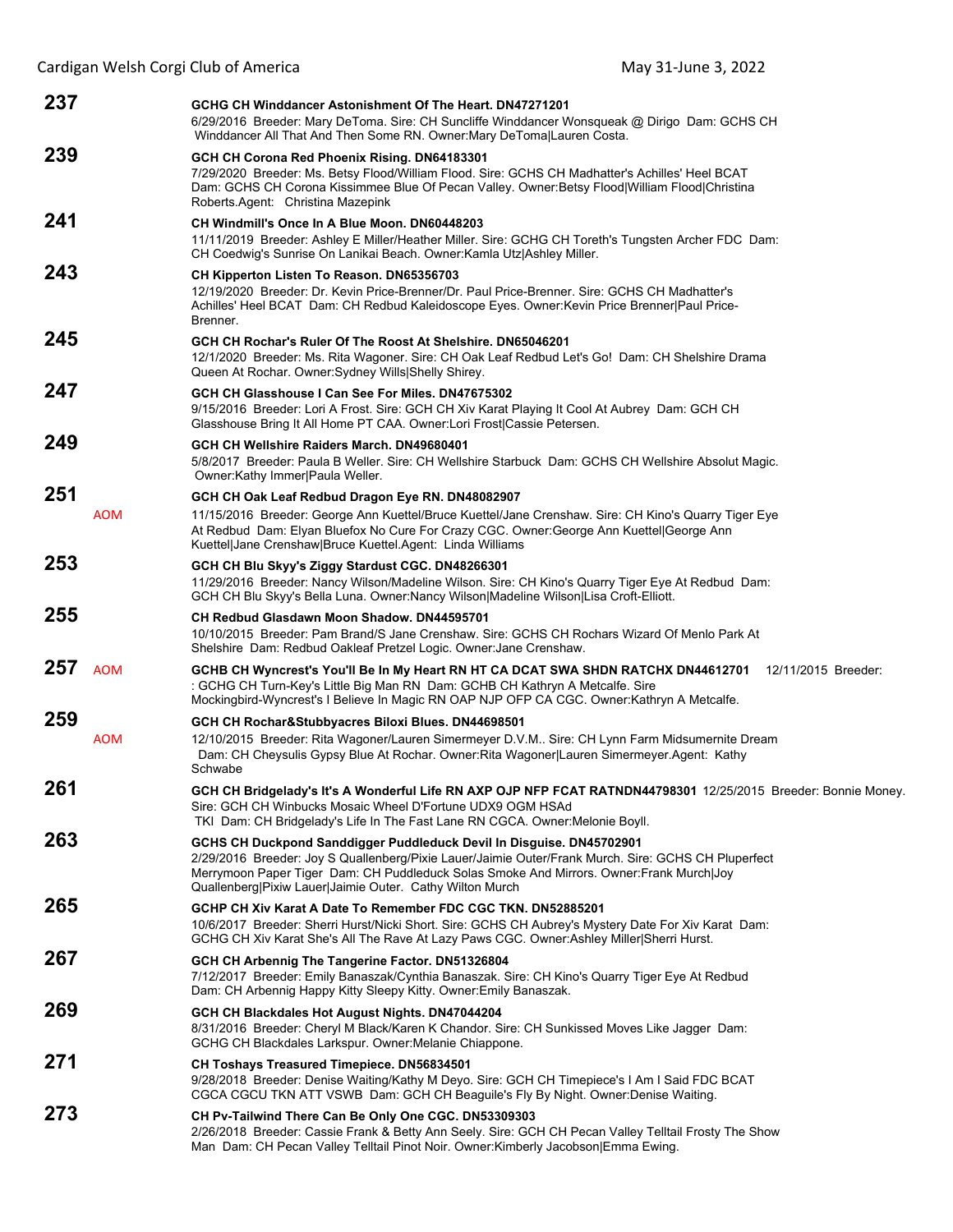|     |    | Cardigan Welsh Corgi Club of America                                                                                                                                                                                                                                                                                     | May 31-June 3, 2022 |
|-----|----|--------------------------------------------------------------------------------------------------------------------------------------------------------------------------------------------------------------------------------------------------------------------------------------------------------------------------|---------------------|
| 275 |    | GCHB CH Rubad Love The One You're With @ Moonfox. DN54235204<br>5/19/2018 Breeder: Camille Long/Nancy Z Willoughby. Sire: GCH CH Telltail Spenser For Hire Dam: GCH<br>CH Rrr Infinity Of Love CGC. Owner: Nancy Willoughby.                                                                                             |                     |
| 276 |    | CH Rocky Ridge's First Time In Forever. DN55972303<br>11/24/2018 Breeder: Kathi J Myers/Philip L Myers/Shyanne Lundy. Sire: GCH CH Dragonpatch Back In<br>Black Dam: GCH CH Rocky Ridge Dragonpatch Sweet Caroline. Owner: Kathi J Myers Michelle<br>Wiecek Philip L Myers. Tracie Zeitz                                 |                     |
| 277 |    | GCHB CH Keerocka's Ocean Front Property @ Fb CA BCAT CGC. DN54908202<br>8/27/2018 Breeder: Julie Miller/Cindy McDonald. Sire: GCHS CH Wyncrest Clear Creek Once Upon A<br>Dream CA BCAT CGCA Dam: CH Summit Foggy Bottom I Wannabluvdbyu BN FDC CGC TKN.<br>Owner: Cindy and Meredith McDonald Alec Munier Julie Miller. |                     |
| 278 |    | GCH CH Cavalier Colette, DN65131603<br>12/6/2020 Breeder: Annabel Irene Maley/Margaret Mcmichael/Doug Irby. Sire: GCHS CH Rochars Wizard<br>Of Menlo Park At Shelshire Dam: CH Woodrose Dressed In Black. Owner: Annabel Irene Maley Margaret<br>McMichael Doug Irby.                                                    |                     |
| 279 |    | GCHS CH Glasshouse Big Talkin Man Of Geran'S. DN55655601<br>11/14/2018 Breeder: Lori A Frost. Sire: GCH CH Glasshouse Black Jack HSAsM FDC CAA RATN CGC<br>TKN Dam: CH Glasshouse Playing Star Again. Owner: MKayla Stahr Gerald Roach.                                                                                  |                     |
| 280 | AB | CH Serah I'M The Lady In Red At Ricochet. DN64318603<br>9/12/2020 Breeder: Patrick A Smith/Jane B Smith. Sire: GCH CH Serah Here Comes The Sun Dam:<br>Bumbleberry Bit-O-Honey Of Serah. Owner: Macenzie Zeitz.                                                                                                          |                     |
| 281 |    | CH Geran's You Ain't Seen Nothing Yet. DN56069504<br>12/29/2018 Breeder: M'Kayla Stahr/Gerald W Roach. Sire: GCHP CH Kosmar Striking Back Of<br>Bridgelady CA CGCA Dam: CH Glasshouse Amazing Journey Of Gerans CA. Owner: MKayla Stahr Gerald<br>Roach.                                                                 |                     |
| 282 |    | CH Rochars Bling Bling. DN65046202<br>12/1/2020 Breeder: Ms. Rita Wagoner. Sire: CH Oak Leaf Redbud Let's Go! Dam: CH Shelshire Drama<br>Queen At Rochar. Owner: Rita Wagoner.                                                                                                                                           |                     |
| 283 |    | CH Snapdragon Stealer Of Hearts. DN62359903<br>5/2/2020 Breeder: Lisa Anderson D.V.M Sire: GCHG CH Xiv Karat Heart Of Gold Harry Go Lucky RI<br>CGCA CGCU TKN Dam: GCHB CH Snapdragon Listen To Your Heart FDC CGCA TKI. Owner: MRS<br>CHERYL MANSFIELD LISA ANDERSON DVM.                                               |                     |
| 284 | AB | GCH CH Windmill's Dungeons And Dragons. DN65435101<br>12/17/2020 Breeder: Heather Miller/Ashley E Miller. Sire: GCHP CH Xiv Karat A Date To Remember FDC<br>CGC TKN Dam: CH Woodrose Playing Games. Owner: Heather Miller Ashley Miller.                                                                                 |                     |
| 285 |    | CH Oak Leaf Redbud Let's Go!. DN60710006<br>12/27/2019 Breeder: Jane Crenshaw/George Ann Kuettel. Sire: GCH CH Oak Leaf Redbud Dragon Eye<br>RN Dam: CH Redbud Oak Leaf Dark Necessities. Owner: George Ann Kuettel George Ann Kuettel Jane Crenshaw.                                                                    |                     |
| 286 |    | CH Laughing Dawg's Honda Valkyrie. DN67124301<br>4/5/2021 Breeder: Teresa Kay Smith. Sire: GCHG CH Pawcific I Walk With The King HSAds NAP CAA<br>BCAT ACT2 CGC TKI Dam: CH Laughing Dawg's Darkside Of The Moon BCAT CGC. Owner: Teresa K<br>Smith Agent: M'Kayla Stahr                                                 |                     |
| 287 |    | CH Blackdales Hey There Romeo. DN60844503<br>2/3/2020 Breeder: Cheryl M Black/Karen K Chandor. Sire: GCH CH Blackdales Hot August Nights Dam:<br>GCH CH Blackdales Fifty Shades Darker. Owner: Melanie Chiappone Cheryl M Black Karen K Chandor.                                                                         |                     |
| 288 |    | CH Coedwig's Bibbidi-Bobbidi-Boo @ Jokin. DN57236803<br>3/30/2019 Breeder: Kim Shira/Leo Eickhoff. Sire: CH Snapdragon Coedwig's Polar Ice Dam: CH Car-<br>Rae's Pandamonium. Owner: Nicole Palsgrove Nicole Palsgrove Joseph Hunn Blythe Brady.                                                                         |                     |
| 289 |    | CH Clearcreek Wyncrest Working Class Hero @Turn-Key BCAT SCN SIN SEN SHDN. DN61569102<br>2/26/2020 Breeder: Mary Hulme/Kathryn Metcalfe. Sire: GCHG CH Turn-Key's Little Big Man RN Dam:<br>GCH CH Elyan Bluefox Rhapsody @ Cc Wyncrest RATN CGC. Owner:TINA BOSEMER Mary<br>Hulme Kathryn Metcalfe.                     |                     |
| 290 |    | CH Foggy Bottom's As You Wish. DN57498703<br>2/17/2019 Breeder: Cindy McDonald/Alec Munier. Sire: GCHS CH Wyncrest Clear Creek Once Upon A<br>Dream CA BCAT CGCA Dam: CH Foggy Bottom's Resting On My Laurels. Owner:Cindy McDonald Alec Munier.                                                                         |                     |
| 291 |    | GCHB CH Xtacee Surfin' Safari. DN57863705<br>4/9/2019 Breeder: Kathryn Schwabe/Lisa Rhyner. Sire: GCHP CH Xtacee Beach Cruiser Dam: CH<br>Claymore's Edge Of Glory At Xtacee. Owner:Lisa Rhyner Kathryn Schwabe.                                                                                                         |                     |
| 292 |    | GCH CH Madegann's Espresso Luv DCAT TKN. DN59207703<br>7/29/2019 Breeder: Jessica Melsness/Garrett Ramsay. Sire: GCH CH Allegro's Starcatcher Dam: GCHB<br>CH Ebonwald's I'M Worth Melting For At Madegann BCAT CGC TKN. Owner: Jessica Melsness.                                                                        |                     |
| 293 | AB | GCH CH Social's A Million Dreams. DN58673001<br>7/4/2019 Breeder: Mary Sue Olcott/Maggie Cannon. Sire: CH Heart Of Gold Remington Dam: Redbud's<br>Sexy Sadie HSAd HSAsM. Owner: Mary Sue Olcott   Maggie Cannon.                                                                                                        |                     |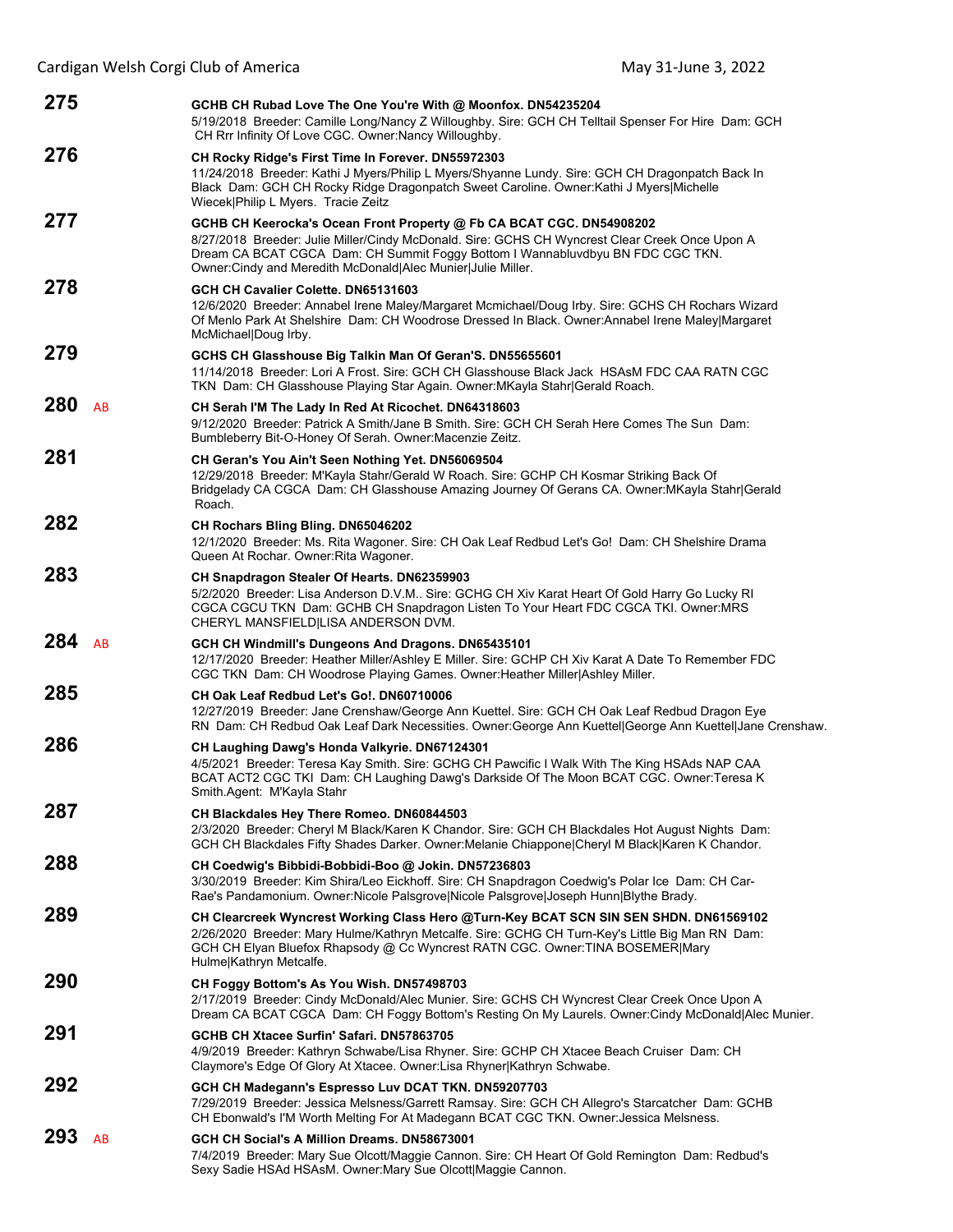| 294 |            | CH Vestavia Zenyatta CA DCAT CGC TKN. DN61817005<br>3/7/2020 Breeder: Cathryn L Ochs-Cline. Sire: GCH CH Bluefox Elyan Raining Magic HSAds HSBd HIAds<br>Dam: GCH CH Rhys Kiss Me Kate. Owner: Victoria McCarthyCruse Cathryn Ochs-Cline.                                                                                           |
|-----|------------|-------------------------------------------------------------------------------------------------------------------------------------------------------------------------------------------------------------------------------------------------------------------------------------------------------------------------------------|
| 295 |            | CH Pecan Valley Call Me Mister At Tailwind. DN58850201<br>6/30/2019 Breeder: Betty Ann Seely. Sire: GCH CH Pecan Valley Telltail Frosty The Show Man Dam:<br>Pecan Valley Call Me Madam. Owner: Cassie Frank Betty Ann Seely.                                                                                                       |
| 296 |            | CH Glasshouse Time To Fly Of Geran'S. DN61853102<br>2/20/2020 Breeder: Lori A Frost/M'Kayla Stahr. Sire: GCHP CH Kosmar Striking Back Of Bridgelady CA<br>CGCA Dam: CH Glasshouse Turn The Page. Owner: MKayla Stahr Gerald Roach.                                                                                                  |
| 297 |            | GCH CH Ebonwald Madegann Quick Study BCAT TKN. DN57187301<br>12/11/2018 Breeder: Jessica Melsness/Garrett Ramsay. Sire: CH Kino's Quarry Tiger Eye At Redbud<br>Dam: GCHB CH Ebonwald's I'M Worth Melting For At Madegann BCAT CGC TKN. Owner: Jessica<br>Melsness.                                                                 |
| 298 |            | <b>CH Wonderland Telltail Scout's Honor, DN62361401</b><br>4/14/2020 Breeder: Cindy Forbes/Paula O'Donnell. Sire: GCHB CH Wyncrest's You'll Be In My Heart RN<br>HT CA DCAT SWA SHDN RATCHX CZ8P CGC TKN Dam: CH Wonderland Rory Macplum. Owner:Cindy<br>Forbes Paula O'Donnell.                                                    |
| 299 | AB         | CH Kingsbury Pikes Peak Or Bark FCAT2. DN59651403<br>10/3/2019 Breeder: Jacque Glenn/Don w Glenn/Caitlyn Connor, Sire: GCH CH Hurrikane Boy Genius RN<br>PT BCAT SWN SCA CGC TKN Dam: GCHB CH Boss Is Hanky Panky At Kingsbury. Owner:DeAnne and<br>Brian Poole.                                                                    |
| 300 |            | GCH CH Snapdragon Every Beat Of My Heart CGC TKN. DN62359902<br>5/2/2020 Breeder: Lisa Anderson D.V.M Sire: GCHG CH Xiv Karat Heart Of Gold Harry Go Lucky RI<br>CGCA CGCU TKN Dam: GCHB CH Snapdragon Listen To Your Heart FDC CGCA TKI. Owner: Veda<br>Greer Lisa Anderson DVM.Agent: Sherri Hurst                                |
| 301 |            | GCH CH Lanakila's Dwarf King Of Debonaire BN RE PT FDC BCAT CGCA TKN ATT. DN59701112<br>9/25/2019 Breeder: Heidi C L Kilgore. Sire: CH Cardiridge Blue Ain't My Color Dam: Lanakila's<br>Something Worth Hanging On To. Owner: Kathryn Tanguay.                                                                                     |
| 302 | <b>AOM</b> | Mockingbird Bella Come La Bisnonna Of Sovereign BCAT SCN SIN SEN SHDN TKI. DN62651304<br>4/22/2020 Breeder: Rochelle L Severance. Sire: GCHB CH Wyncrest's You'll Be In My Heart RN HT CA<br>DCAT SWA SHDN RATCHX CZ8P CGC TKN Dam: CH Pluperfect Merrymoon Redbud Proper Italian<br>Beauty. Owner: Janet Suber Rochelle Severance. |
| 303 |            | <b>CH Macwallace Come Sail Away. DN60025906</b><br>9/27/2019 Breeder: Dr. Elizabeth S Macnair/Eleanor S Macnair. Sire: GCHS CH Aubrey's Mystery Date<br>For Xiv Karat Dam: GCH CH Macwallace Miorbhail. Owner:Cindy and Freddie Goodson Dr Elizabeth S<br>Macnair.                                                                  |
| 304 |            | CH Winjammin' Arbennig Rock U Like A Hurricane. DN63549003<br>7/20/2020 Breeder: Amanda Roberson/R Mumme/S Mumme/R Watkins. Sire: GCHB CH Coedwig's<br>Classic Chrome II Dam: Winjammin Arbennig Takn It 2 Da Hoop RN FDC CA CGC. Owner: Emily<br>Banaszak Rus & Sherilyn Mumme.                                                    |
| 305 | AOM        | CH Telltail In The Midnight Hour. DN60149001<br>7/17/2019  Breeder: Paula O'Donnell/Norma Murrphy. Sire: CH Lost River Splash N Dash  Dam: GCH CH<br>Telltail Dressed For Success. Owner: Paula O'Donnell Norma Murphy.                                                                                                             |
| 306 | AB         | GCH CH Sunkissed Fashion Sense At Jenellen CGC TKN. DN56145801<br>11/14/2018 Breeder: Cathy Baker. Sire: GCH CH Boss Is Riverside's Sugar Daddy Dam: Sunkissed Fine<br>By Design. Owner: Dianne J. Rockwell.                                                                                                                        |
| 307 |            | CH Windmill's Polar Express. DN65435004<br>12/11/2020 Breeder: Ashley E Miller/Heather S Miller. Sire: CH Windmill's Big Kahuna Dam: CH Pecan<br>Valley Mark Of Athena. Owner: Heather Miller Ashley Miller.                                                                                                                        |
| 308 |            | GCH CH Doxford-Westwind Prisma CGC. DN56209304<br>1/9/2019 Breeder: Sonja Benavidez. Sire: CH Davenitch Let Your Light Shine Dam: GCHB CH Davenitch<br>Doxford Sand Pipers Jewel CD BN RAE FDC OAP OJP NFP CA BCAT RATN CGCA TKI.<br>Owner:Kimberly Jacobson Lissa Jacobson.                                                        |
| 309 | AB         | CH Xtacee Friends In Low Places. DN64225106<br>10/16/2020 Breeder: Kathryn Schwabe. Sire: GCH CH Rochar&Stubbyacres Biloxi Blues Dam: CH<br>Xtacee Holiday On Ice. Owner: Kathryn Schwabe.                                                                                                                                          |
| 310 | <b>OS</b>  | GCHP CH Cadnoclun's Trippy Little Hippie. DN52433601<br>9/4/2017 Breeder: Elizabeth A Hillebrand/Marian Mcshane. Sire: CH Cadnoclun's Dragonsteel Dam: CH<br>Cadnoclun's Magnolia After Dark. Owner: Elizabeth Hillebrand Marian McShane.                                                                                           |
| 311 | <b>AOM</b> | CH Cavalier Always In The Nick Of Time. DN65131606<br>12/6/2020 Breeder: Annabel Irene Maley/Margaret Mcmichael/Doug Irby. Sire: GCHS CH Rochars Wizard<br>Of Menlo Park At Shelshire Dam: CH Woodrose Dressed In Black. Owner: Annabel Irene Maley Margaret<br>McMichael Doug Irby Agent: Jaclyn Smith                             |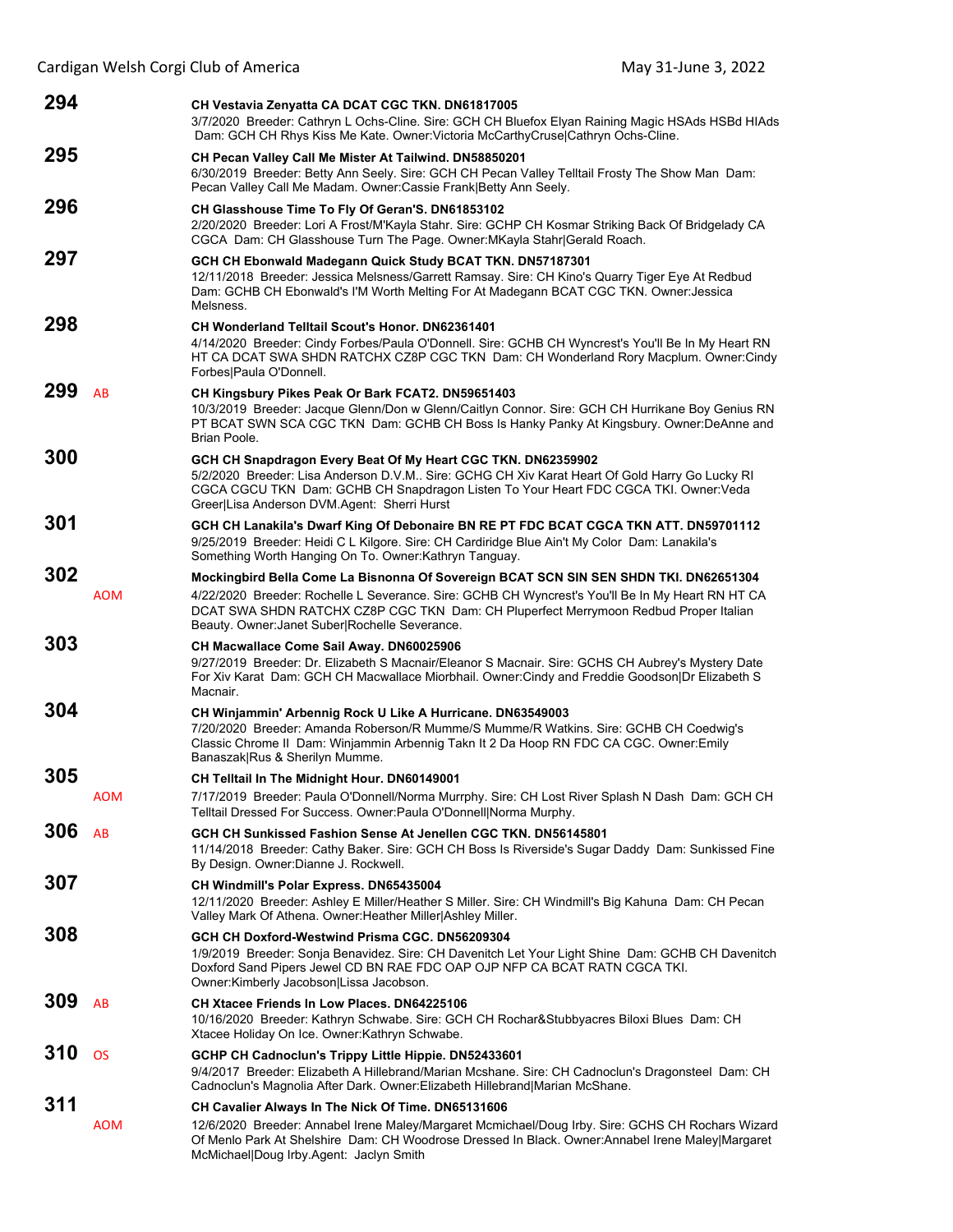| 312 |            | CH Fernbriar Flashblack Friday. DN52664401<br>12/9/2017 Breeder: Mackenzie Mann/Diana Mann. Sire: CH Cymbrogi's Equilibrium Dam: CH Cardiridge<br>Fernbriar Ride It Like You Stole It. Owner: Mackenzie Mann Diana Mann.                                                                                                                                        |
|-----|------------|-----------------------------------------------------------------------------------------------------------------------------------------------------------------------------------------------------------------------------------------------------------------------------------------------------------------------------------------------------------------|
| 313 |            | CH Cadnoclun's Jumanji. DN66612701<br>9/19/2020 Breeder: Elizabeth A Hillebrand/Marian Mcshane. Sire: CH Cadnoclun's Dragonsteel Dam:<br>Cadnoclun's Majik Carnivale. Owner:Pamela Powell Elizabeth Hillebrand Marian McShane.                                                                                                                                  |
| 314 |            | GCH CH Turn-Key's Treat Her Like A Lady CA BCAT. DN46595706<br>6/10/2016 Breeder: Tina Bosemer. Sire: GCH CH Winbucks Mosaic Wheel D'Fortune UDX9 OGM HSAd<br>TKI Dam: Turn-Key's Thyra Queen Of Norway. Owner: TINA BOSEMER.                                                                                                                                   |
| 315 | AB         | CH Ebonwald's Time For A Courageous Heart At Madegann THDN CGC. DN66242602<br>12/22/2020 Breeder: Garrett Ramsay. Sire: GCH CH Ebonwald Madegann Quick Study BCAT TKN Dam:<br>CH Ebonwald's Lasting Impression. Owner: Toni OGorman.                                                                                                                            |
| 316 | AB         | GCH CH Keksband Burnished Silver, DN46721501<br>1/6/2016 Breeder: Svetlana Masyagina. Sire: Xtacee By Green Sand Beach Dam: Astersland Blue<br>Rhapsody. Owner: Susan Rubin Kathy Schwabe.                                                                                                                                                                      |
| 317 |            | CH Winbucks & Silverferns Mojo For Lwynogyn RN. DN64315205<br>9/22/2020 Breeder: Gina Weidner/Sue E Harrison/Charles H Harrison. Sire: GCHB CH Coedwig's Black<br>Diamond PT Dam: CH Bridgelady's Own Silver & Gold Shines @ Winbucks CD BN CGCA. Owner:Carley<br>J Bates Elizabeth Robinson.                                                                   |
| 318 |            | CH White Hart Cascade To Kidwelly. DN46894802<br>8/11/2016 Breeder: Barbara R Miller. Sire: GCH CH Belukha's Strength Of Judges Dam: GCH DC White<br>Hart Absolut HSAdsc HSBd HIAdsc HXAds CGC. Owner:Nancy Babyak John Babyak.                                                                                                                                 |
| 319 |            | GCH CH Woodrose Landsend Somebody To Love FDC SCN CGC TKI ATT VSWB. DN56642905<br>2/14/2019 Breeder: Karen Lyons/Penny Kroh. Sire: CH Cymbrogi's Equilibrium Dam: GCH CH Woodrose<br>A Rumor In Blue. Owner: Kathleen Hays   Cynthia Smith.                                                                                                                     |
| 320 |            | GCH CH Elyan Bluefox Rhapsody @ Cc Wyncrest RATN CGC. DN51199506<br>9/20/2017 Breeder: Penni Adrian/Susan Long/Cheryl L Kienast. Sire: GCHB CH Wyncrest's You'll Be In My<br>Heart RN HT CA DCAT SWA SHDN RATCHX CZ8P CGC TKN Dam: GCHS DC Mockingbird Elyan<br>Magic Moment RN HSAds HSBd HIAds HIBd HXAd HXBd CA CGCA. Owner: Mary Hulme Kathryn<br>Metcalfe. |
| 321 |            | GCHB CH Winddancer Suncliffe Harvestmoon. DN60523901<br>10/12/2019 Breeder: Mary Detoma/Lily Brenner/Nancy Cunliffe. Sire: GCHG CH Winddancer<br>Astonishment Of The Heart Dam: GCH CH Winddancer Suncliffe Old New Borrowed Blue. Owner:Cindy<br>O'Neill Mary DeToma.                                                                                          |
| 322 |            | CH Glasshouse Amazing Journey Of Gerans CA. DN47675303<br>9/15/2016 Breeder: Lori A Frost. Sire: GCH CH Xiv Karat Playing It Cool At Aubrey Dam: GCH CH<br>Glasshouse Bring It All Home PT CAA. Owner: MKayla Stahr Gerald Roach.                                                                                                                               |
| 323 |            | GCH CH Bluefox To Boldly Go. DN62421506<br>6/8/2020 Breeder: Jennifer L Roundtree/Cheryl Kienast. Sire: CH Redbud Glasdawn Moon Shadow Dam:<br>CH Snapdragon Don't Stop Me Now. Owner: Cheryl Kienast.                                                                                                                                                          |
| 324 |            | Arohawk Shot In The Dark, DN68429501<br>8/9/2021 Breeder: Jacklyn Gingerich/Mary Detoma. Sire: GCHB CH Windmill's Remember The Good<br>Ones Dam: GCHB CH Winddancer Glimmer Of Hope. Owner: Jacklynn Gingerich Olivia Blatt   Addyson Blatt                                                                                                                     |
| 325 | <b>AOM</b> | GCHP CH Xiv Karat Come Hel Or High Water. DN52009001<br>7/24/2017 Breeder: Sherri Hurst. Sire: GCH CH Xiv Karat Playing It Cool At Aubrey Dam: CH Xiv Karat<br>Go Where Your Heart Takes You. Owner: Peggy McCoy Sherri Hurst.                                                                                                                                  |
| 326 | <b>AOM</b> | Onalee's The Scourge Of The Sea. DN56785101<br>12/26/2019 Breeder: Christina Roberts . Sire: GCH Pecan Valley To Catch A Thief Dam: Onalee's Wait A<br>Minute!. Owner: Christina Mazepink Paula O'Donnell.                                                                                                                                                      |
| 327 |            | GCH CH Cornerstone's Moonlit. DN53546501<br>3/29/2018 Breeder: Rita J Hellegers. Sire: CH Cornerstone's Battle Of Hearts Dam: CH Cornerstone's<br>Assurance. Owner: Rita J Hellegers.                                                                                                                                                                           |
| 328 |            | GCHB CH Winddancer Glimmer Of Hope. DN49686702<br>2/28/2017 Breeder: Mary DeToma. Sire: GCH CH Suncliffe Wind Dancer Camden BN RAE CGCA Dam:<br>GCHS CH Winddancer All That And Then Some RN. Owner: Jacklynn Gingerich Mary DeToma.                                                                                                                            |
| 330 | AB         | GCHB CH Corona Morning Moonlight Magic. DN54076901<br>4/15/2018 Breeder: Ms. Betsy Flood/William Flood. Sire: CH Twinroc Telltail Texas Tycoon Dam: GCHS<br>CH Corona Kissimmee Blue Of Pecan Valley. Owner: William Flood Betsy Flood Christina Roberts. Agent:<br>Christina Mazepink                                                                          |
| 332 |            | GCH CH Windmill's Dance By The Light Of The Moon. DN60448202<br>11/11/2019 Breeder: Ashley E Miller/Heather Miller. Sire: GCHG CH Toreth's Tungsten Archer FDC Dam:<br>CH Coedwig's Sunrise On Lanikai Beach. Owner: Heather Miller Ashley Miller.                                                                                                              |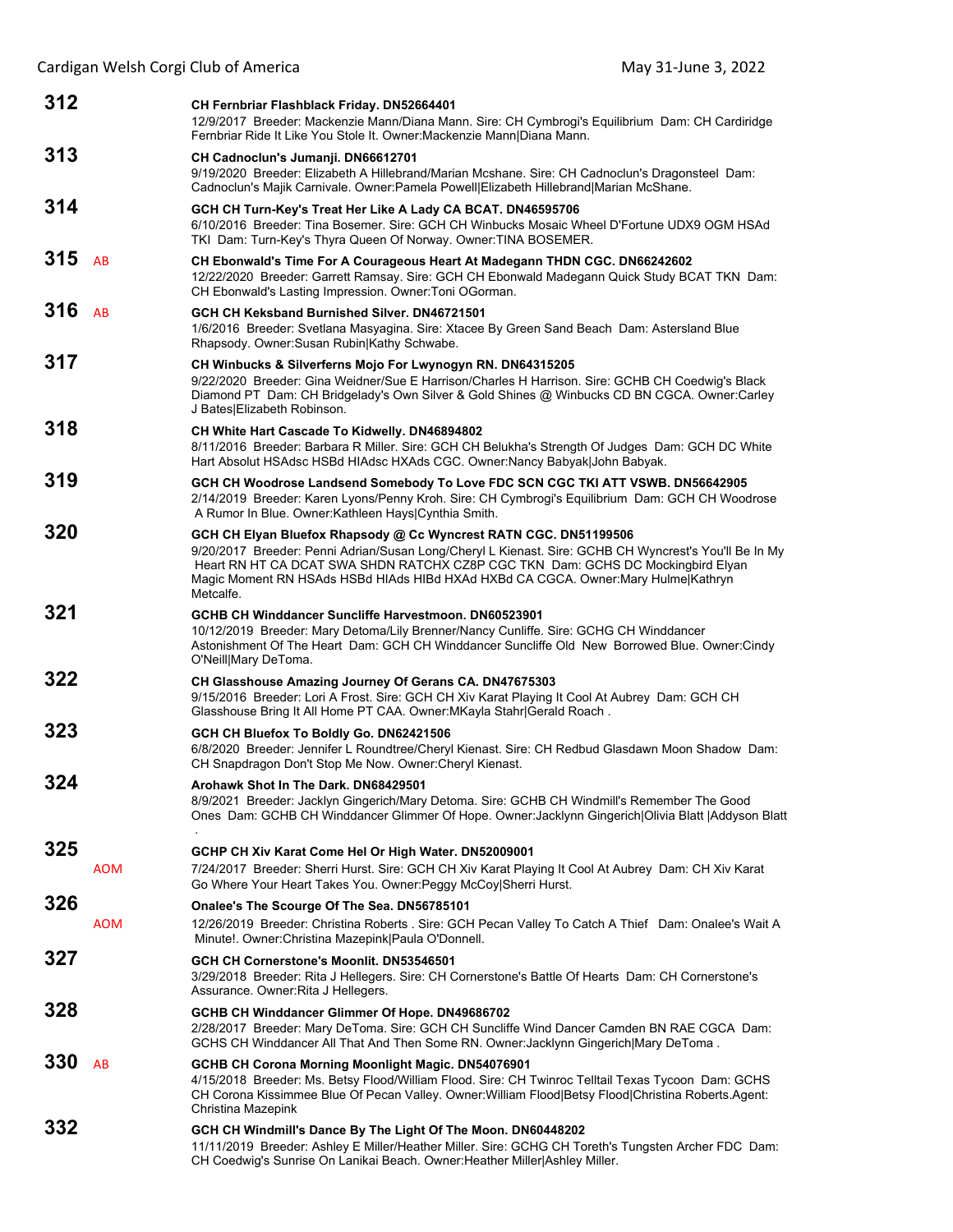| 334 |            | GCH CH Lost River Splash Of Color @ Winddancer. DN61540202                                                                                                                                                                                                                                                         |
|-----|------------|--------------------------------------------------------------------------------------------------------------------------------------------------------------------------------------------------------------------------------------------------------------------------------------------------------------------|
|     |            | 1/27/2020 Breeder: Shawn Michael/Angela Reilly. Sire: CH Lost River Splash N Dash Dam: Cosmopolitan<br>Uptown Girl. Owner: Mary DeToma Lauren Costa.                                                                                                                                                               |
| 336 | AB         | CH Arbennig Winjammin' I Wasn't Made For Winter. DN65567905<br>1/12/2021 Breeder: Emily Banaszak/Cynthia Banaszak. Sire: GCHS CH Redbud Across The Universe<br>Dam: CH Arbennig Sturdy Stilletos. Owner:Rus Sherilyn Mumme Emily Banaszak Cynthia Banaszak.                                                        |
| 338 |            | GCH CH Shelshire's Queen Of Hearts. DN55202103<br>8/16/2018 Breeder: Shelly Shirey/Ron Shirey. Sire: GCH CH Rochar&Stubbyacres Biloxi Blues Dam:<br>GCHS CH Shelshire's Redbud Sugar Coated. Owner: David E Green Shelly Shirey.                                                                                   |
| 340 |            | GCH CH Landsend-Woodrose Touch Of Grey. DN64206101<br>11/5/2020 Breeder: Penny Kroh/Karen Lyons. Sire: CH Woodrose Stacked Deck FDC CGC Dam: GCH<br>CH Woodrose A Rumor In Blue. Owner: Penny Kroh. Cydne Clark                                                                                                    |
| 342 |            | GCHG CH Bluefox Quite Outrageous @ Cut2chase PT FDC CAA BCAT. DN46773306<br>7/12/2016 Breeder: Cheryl Kienast/Madeline Lonas. Sire: GCH CH Dragonpatch Rolling Stone Dam:<br>GCH CH Bluefox Elyan Mirror Mirror PT CA BCAT. Owner:Gerry Chase.                                                                     |
| 344 |            | CH Vestavia Talking In Your Sleep CAA DCAT TKN. DN61948206<br>3/29/2020 Breeder: Cathryn L Ochs-Cline. Sire: GCHB CH Wyncrest's You'll Be In My Heart RN HT CA<br>DCAT SWA SHDN RATCHX CZ8P CGC TKN Dam: CH Elyan Bluefox Night Moves RN FDC CAX3<br>FCAT3 SWA RATN CGC, Owner: Olivia Navolio.                    |
| 346 |            | GCH CH Coedwig's Robynne Kokopelli. DN46796903<br>7/9/2016 Breeder: Leda Thompson. Sire: GCH CH Coedwig's Play It Again Sam Dam: Coedwig's Lady<br>Remington. Owner: Cindy Pace Kim Shira.                                                                                                                         |
| 348 | <b>SEL</b> | GCHS CH Mylyn Karina Absolute Suzie. DN59073004<br>7/8/2019 Breeder: Beverly L Mercer/Ms. Stephanie J Hoyer. Sire: GCHB CH Bluefox Quid Pro Quo Dam:<br>CH Mylyn Karina Praying For Sunshine CGC. Owner:Stephanie Hoyer Christy Collins.Agent: Linda<br>Williams                                                   |
| 350 |            | GCH CH Winjammin's Don't Stop Believin'. DN59088501<br>7/27/2019 Breeder: Amanda Roberson/R&S Mumme R Watkins/R Watkins. Sire: GCHB CH Coedwig's<br>Classic Chrome II Dam: Winjammin Arbennig Takn It 2 Da Hoop RN FDC CA CGC. Owner:Rus Sherilyn<br>Mumme Amanda Roberson Rebekka Watkins.                        |
| 352 | AB         | CH Bossis Kingsbury 1st Time In Forever TKN. DN55224202<br>7/24/2018 Breeder: Caitlyn Connor/Mandy Bossi. Sire: GCHS CH Kingsbury Red Dragon Of Claymore<br>CGC TKN Dam: GCH CH Boss Is Riverside's Playmate CAA RATN TKN. Owner:Caitlyn Connor Mandy<br>Bossi Jacque Glenn.                                       |
| 354 |            | CH Meurig Telltail Beyond The Pale. DN55509501<br>8/15/2018 Breeder: Ms. Annette Maureen Hannon Bowles/Paula O'Donnell. Sire: CH Lost River Splash N<br>Dash Dam: GCH CH Telltail Debutantes Have All The Fun. Owner: Annette Hannon Bowles Paula O'Donnell.                                                       |
| 356 | <b>AOM</b> | GCHB CH Boss Is Hanky Panky At Kingsbury. DN44519702<br>11/2/2015 Breeder: Caitlyn Connor/Mandy Bossi. Sire: GCHS CH Kingsbury Red Dragon Of Claymore<br>CGC TKN Dam: GCH CH Boss Is Riverside's Playmate CAA RATN TKN. Owner: Jacque Glenn   Don W.<br>Glenn Caitlyn Connor Don W. Glenn.Agent: Lauren McIlwraith |
| 358 |            | CH Serah Indecent Proposal. DN64318602<br>9/12/2020 Breeder: Patrick A Smith/Jane B Smith. Sire: GCH CH Serah Here Comes The Sun Dam:<br>Bumbleberry Bit-O-Honey Of Serah. Owner: Patrick Smith Jane Smith.                                                                                                        |
| 360 |            | CH Cajun Eye Of The Storm. DN64418701<br>10/12/2020 Breeder: Keith P Bonin. Sire: GCHS CH Redbud Across The Universe Dam: CH Cajun<br>Moonlight Magnolia. Owner: Keith P Bonin.                                                                                                                                    |
| 362 |            | <b>CH Vestavia Black Caviar PT, DN61817004</b><br>3/7/2020 Breeder: Cathryn L Ochs-Cline. Sire: GCH CH Bluefox Elyan Raining Magic HSAds HSBd HIAds<br>Dam: GCH CH Rhys Kiss Me Kate. Owner: Susan Long.                                                                                                           |
| 364 |            | GCH CH Woodrose A Rumor In Blue. DN42287401<br>4/7/2015 Breeder: Karen Lyons. Sire: GCHB CH Woodrose Whip Up A Rumor Dam: Woodrose Fgbtm<br>Devil In A Blue Dress. Owner: Penny Kroh Karen Lyons. Agent: Jaclyn Smith                                                                                              |
| 366 |            | CH Laughing Dawg's Darkside Of The Moon BCAT CGC. DN53185401<br>2/22/2018 Breeder: Teresa Kay Smith. Sire: CH Laughingdawg Merrymoon Cedar Tree Spirit CA BCAT<br>CGC TKN Dam: GCH CH Laughing Dawg's Myrna Loy BCAT CGC TKN. Owner:Teresa K Smith.Agent:<br>Linda Williams                                        |
| 368 |            | CH Ebonwald's Priority One. DN54759501                                                                                                                                                                                                                                                                             |
|     | <b>AOM</b> | 6/9/2018 Breeder: Garrett Ramsay. Sire: GCHS CH Redbud Across The Universe Dam: Ebonwald's Give<br>Me A Reason To Wait PT FDC. Owner: Garrett Ramsay Aaron Gray.                                                                                                                                                   |
| 370 |            | GCH CH Phi-Vestavia Cub Run Strawberry Fields Forever. DN56122103<br>10/1/2018 Breeder: Kimberly Moshlak/C Patrick Ormos/Cathryn L Ochs-Cline. Sire: Joseter Mr Blobby<br>Dam: CH Phi-Vestavia Sw Eureka. Owner: Kimberly Moshlak and C Patrick Ormos.                                                             |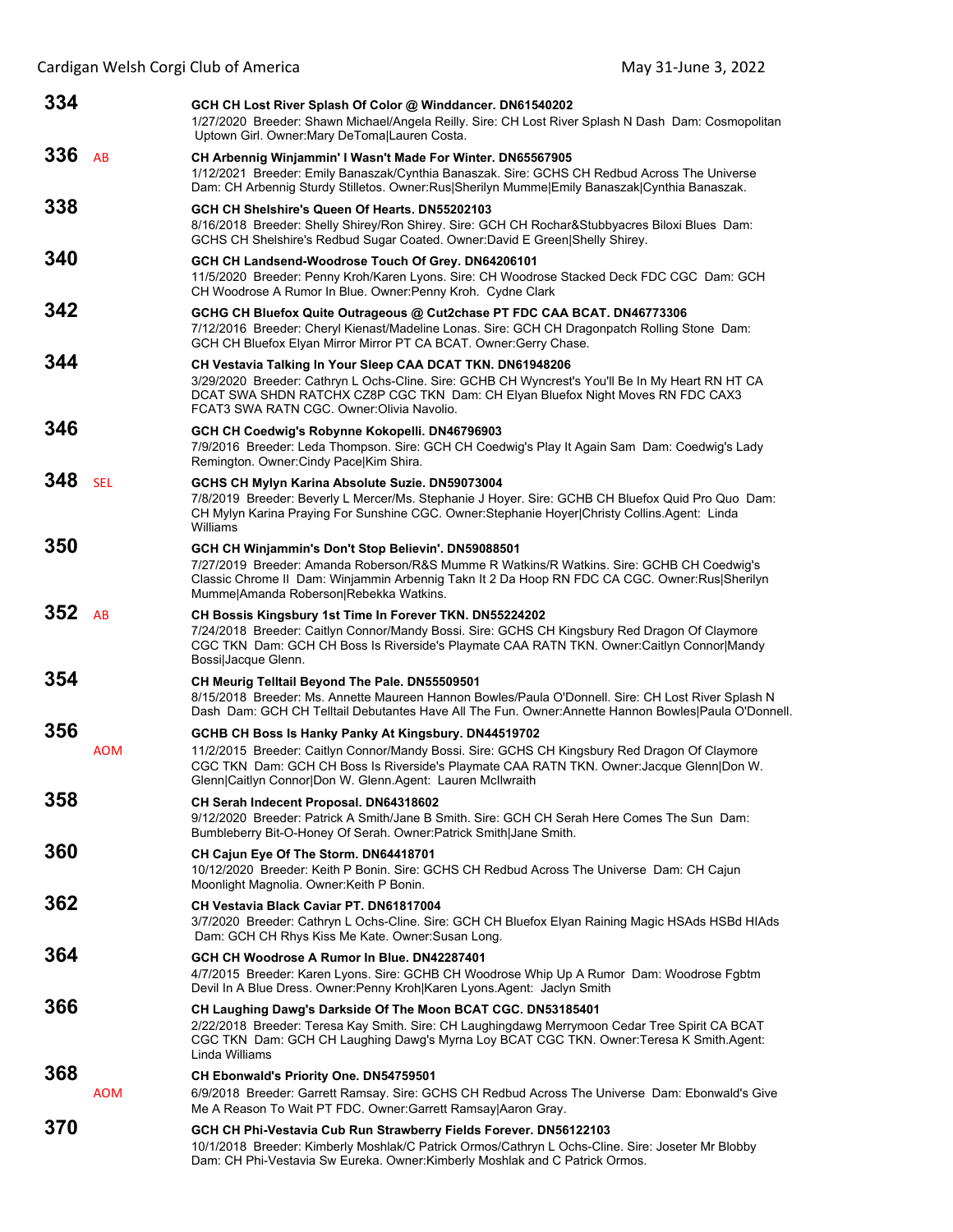| 372              |                    | GCH CH Aurigan Maggie Mcgee. DN57097801<br>2/10/2019 Breeder: Dayl Phillip. Sire: CH Tailbrite Timepiece's Starlight Trilogy FDC CGC TKN ATT<br>Dam: CH Aurigan Supreme Corvette HSAds. Owner: Dayl Phillip.                                                                                                     |  |
|------------------|--------------------|------------------------------------------------------------------------------------------------------------------------------------------------------------------------------------------------------------------------------------------------------------------------------------------------------------------|--|
| 374              |                    | GCH CH Cornerstone Visions Cardach Nostalgia RN CGC TKA. DN57553704<br>4/9/2019 Breeder: Rita J Hellegers. Sire: CH Indium To The Hilt With Toreth Dam: CH Cornerstone's<br>Assurance. Owner: Holly GoldmanCraig E. B. Bishop. Mary Cummings                                                                     |  |
| 376              | AB                 | CH Fable Harmony You Must Love Me TKN. DN58501202<br>5/20/2019 Breeder: Helen I Cantrell/Crystal Sims. Sire: GCHS CH Redbud Across The Universe Dam:<br>GCH CH Harmony's Say You Love Me. Owner: Crystal Sims Richard Sims.                                                                                      |  |
| 378              |                    | GCHS CH Blackdales By Crikey It's Bindi. DN62156501<br>5/13/2020 Breeder: Cheryl M Black/Karen K Chandor. Sire: GCH CH Blackdale's Tend The Bar At<br>Ripanco Dam: GCH CH Blackdales Peyton. Owner:Cheryl M Black  Kristle Costello Karen K Chandor.                                                             |  |
| 380              |                    | GCH CH Aurigan Reallife Shelby. DN62822401<br>6/4/2020 Breeder: Dayl Phillip. Sire: Arbennig Hey There Tiger Dam: CH Aurigan Supreme Corvette<br>HSAds. Owner:Dayl Phillip Myla Perry.                                                                                                                           |  |
| 382              |                    | CH Ebonwald Allegro Sail On Sailor To Grandiose. DN63163803<br>7/2/2020 Breeder: Stephanie Mikel/Garrett Ramsay. Sire: GCHG CH Pawcific I Walk With The King<br>HSAds NAP CAA BCAT ACT2 CGC TKI Dam: GCHB CH Ebonwald's Infinite Ice Winter At Madhatter<br>BCAT. Owner: Jeri Bon Jessica Viera.                 |  |
| 384              |                    | GCHB CH Snapdragon Deep In The Heart Of Texas PT FDC CGC TKN. DN59309501<br>8/4/2019 Breeder: Lisa Anderson D.V.M Sire: GCHG CH Xiv Karat Heart Of Gold Harry Go Lucky RI<br>CGCA CGCU TKN Dam: GCH CH Snapdragon Bless Your Heart. Owner:Lisa Anderson DVM.                                                     |  |
| 386              | AB                 | CH Kingsbury Bossis Gentlemen Prefer Blondes. DN59651401<br>10/3/2019 Breeder: Jacque Glenn/Don w Glenn/Caitlyn Connor. Sire: GCH CH Hurrikane Boy Genius RN<br>PT BCAT SWN SCA CGC TKN Dam: GCHB CH Boss Is Hanky Panky At Kingsbury. Owner: Jacque<br>Glenn Don W. Glenn.                                      |  |
| 388              |                    | GCHS CH Sanddigger's A Puddleduck For Duckpond. DN43707302<br>8/6/2015 Breeder: Pixie Lauer/Joy S Quallenberg. Sire: GCH CH Benmore Blackdale Lord Of The Dance<br>Dam: CH Puddleduck Solas Smoke And Mirrors. Owner: Frank Murch Joy Quallenberg Pixie Lauer Jaimie<br>Outer. Cathy Wilton Murch                |  |
|                  |                    | <b>Cardigan Welsh Corgis, Brace Bitches</b>                                                                                                                                                                                                                                                                      |  |
| 122              |                    | Jokin's Intriguing Legend Begins. DN65323601<br>12/15/2020 Breeder: Joseph Hunn Jr./Nicole Palsgrove/Blythe Palsgrove. Sire: GCHB CH Coedwig's<br>Black Diamond PT Dam: CH Coedwig's Where Rumors End & Legends Begin @ Jokin RN. Owner: Nicole<br>Palsgrove Blythe Palsgrove Brady Lillian Alexander J Hunn Jr. |  |
| 203              |                    | GCH CH Bridgelady's You'LI Never Walk Alone RE FDC FCAT4 CGCU TKN. DN44798304<br>12/25/2015 Breeder: Bonnie Money. Sire: GCH CH Winbucks Mosaic Wheel D'Fortune UDX9 OGM HSAd<br>TKI Dam: CH Bridgelady's Life In The Fast Lane RN CGCA. Owner: Deborah Frank.                                                   |  |
| 59               |                    | Bendi's Taking The World By Storm. DN66562909<br>3/22/2021 Breeder: Wanda Bendinelli/Debbie Price. Sire: GCHS CH Pluperfect Merrymoon Paper Tiger<br>Dam: CH Sundance Suspicious Minds. Owner: Deborah Frank.                                                                                                    |  |
| 79               |                    | Jokin's Scandalous Legend. DN65323605<br>12/15/2020 Breeder: Joseph Hunn Jr./Nicole Palsgrove/Blythe Palsgrove. Sire: GCHB CH Coedwig's<br>Black Diamond PT Dam: CH Coedwig's Where Rumors End & Legends Begin @ Jokin RN. Owner: Nicole<br>Palsgrove Blythe Palsgrove Brady Julianna Alexander S Palsgrove.     |  |
|                  | Junior Showmanship |                                                                                                                                                                                                                                                                                                                  |  |
|                  | Jr (Novice Junior) |                                                                                                                                                                                                                                                                                                                  |  |
| 5                | 1                  | CH Beaguile's Fly On The Wall. DN37246801<br>2/8/2013 Breeder: Ms. Ferris Beashau/Emily Banaszak. Sire: CH Shadowalk Trademark Dam: CH<br>Beaszak's Running With Scissors RN. Owner: Joanne Beashau   Ferris Beashau   Tiffany Green.                                                                            |  |
|                  | Jr (Novice Senior) |                                                                                                                                                                                                                                                                                                                  |  |
| 6                | 1                  | Jokin's Intriguing Legend Begins. DN65323601<br>12/15/2020 Breeder: Joseph Hunn Jr./Nicole Palsgrove/Blythe Palsgrove. Sire: GCHB CH Coedwig's<br>Black Diamond PT Dam: CH Coedwig's Where Rumors End & Legends Begin @ Jokin RN. Owner:Nicole<br>Palsgrove Blythe Palsgrove Brady Lillian Alexander J Hunn Jr.  |  |
| Jr (Open Junior) |                    |                                                                                                                                                                                                                                                                                                                  |  |
| 7                | 1                  | Jokin's Connect The Dots. DN60174402                                                                                                                                                                                                                                                                             |  |

10/23/2019 Breeder: Joseph Hunn Jr./Nicole Palsgrove/Blythe Palsgrove. Sire: CH Aurigan's Kantasia Rolls Royce Dam: CH Coedwig's Where Rumors End & Legends Begin @ Jokin RN. Owner:Betsy and Julianna Alexander|Nikki Palsgrove .